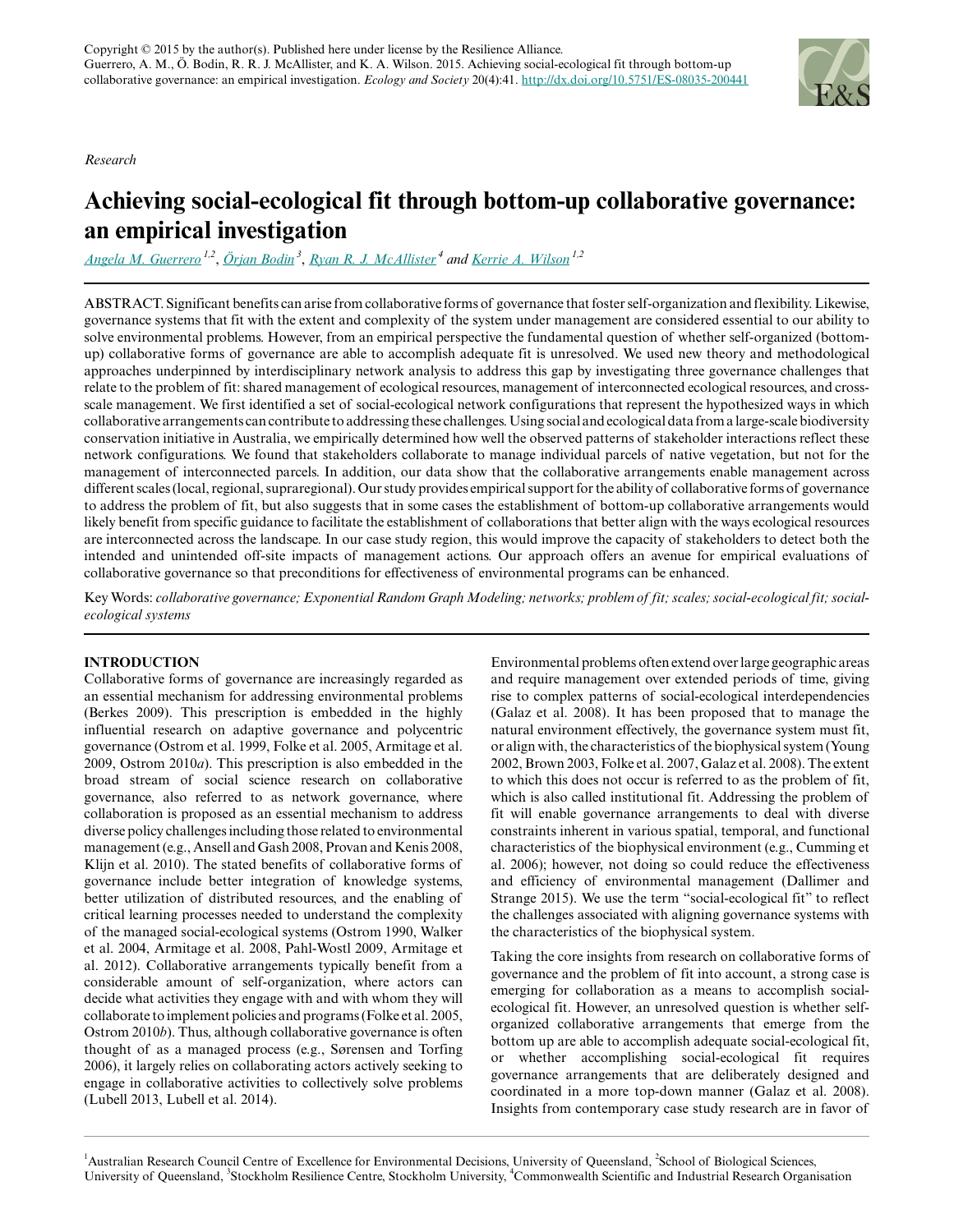the bottom-up collaborative approach (e.g., Olsson et al. 2007), and there are compelling theoretical arguments in the discourses of adaptive governance and polycentrism that favor the link between bottom-up collaborative arrangements and the ability to achieve a good social-ecological fit (Folke et al. 2005, Ostrom 2010*a*). Although there is a strong theoretical foundation for the link between bottom-up collaborative arrangements and socialecological fit, detailed empirical investigations using both social and ecological data in an explicit and integrated fashion are lacking (Cumming et al. 2010, Pelosi et al. 2010).

We used an empirical, interdisciplinary, and quantitative approach to explore the potential of collaborative forms of governance in achieving social-ecological fit. Our approach combined new interdisciplinary network theory and methodological tools (Bodin and Tengo 2012, Bodin et al. 2014) with new statistical models of multilevel networks (Wang et al. 2013). Our case study drew on social and ecological data from a large-scale conservation initiative in Australia that captures the activities that stakeholders engage in, where these activities are undertaken, and with whom the stakeholders collaborate. We first hypothesized the types of social-ecological network configurations that represent the ways that collaborative forms of governance contribute to achieving social-ecological fit. We then empirically examined if and to what extent the observed stakeholder interactions reflect these network configurations.

#### **Theoretical background: social-ecological fit challenges and the potential role of collaborative governance**

#### *The problem of fit*

The ability to effectively manage environmental change is contingent on the degree to which a governance system fits, or aligns with, the characteristics of the biophysical system (Young 2002, Folke 2007). This, however, is not an easy task, particularly for global environmental problems that extend political jurisdictions (e.g., the conservation of migratory species; Runge et al. 2014) or both jurisdictions and policy sectors (e.g., ocean and water management; Sabatier 2005, Crowder et al. 2006); are characterized by uncertain and rapid cumulative changes (e.g., the management of invasive species; Hobbs 2000); and exhibit a strong interplay between social and ecological systems (e.g., landuse change; Lambin et al. 2001) and spatial and temporal scales (e.g., climate change; Wilbanks and Kates 1999). Thus, addressing these global challenges requires not only the involvement of numerous actors across large geographical scales, but also the involvement of actors across multiple scales (local, regional, supraregional) and across distinct geographic yet ecologically connected areas (Young 2002, Carlsson and Berkes 2005, Folke et al. 2005, Brondizio et al. 2009, Walker et al. 2009, Ostrom 2010*a*, Österblom and Bodin 2012). Their interactions can enhance the formulation, refinement, and coordination of actions that are locally implemented but have global consequence (e.g., Meek 2013, Galaz et al. 2014). However, time and resource costs are associated with establishing and maintaining collaborative arrangements. Thus, collaborative arrangements can interfere with the capacity to effectively deal with environmental problems (Lazer and Friedman 2007, Visseren-Hamakers and Glasbergen 2007, Ansell and Gash 2008, Newig and Fritsch 2009, Aswani et al. 2013, Wyborn 2015). A collaborative arrangement, therefore, cannot rest on the simplistic assumption that everyone should

collaborate with everyone else (McAllister and Taylor 2015). Careful consideration of the benefits of different types of collaborative arrangements is important.

Significant progress has been made in conceptualizing the problem of social-ecological fit, and interest in the topic spans the social and natural sciences (Young 2002, Cumming et al. 2006, Folke et al. 2007, Galaz et al. 2008, Young et al. 2008, Pelosi et al. 2010, Vatn and Vedeld 2012, Epstein et al. 2015). Some studies have approached the topic from a policy and institutional perspective (e.g., Ostrom 1990, Morrison 2007, Ekstrom and Young 2009, Nagendra and Ostrom 2012, Cosens 2013); others have focused on multistakeholder governance processes (e.g., Olsson et al. 2007, Meek 2013, Wyborn 2015); and others have highlighted the problem through a managerial lens, identifying instances in which management actions are not suited to the biophysical system of interest (Hobbs et al. 1993, Saunders and Briggs 2002). Some recent studies similar to ours have taken a structural approach, focusing on the interactions between and among governance actors and elements of the biophysical system (Bergsten et al. 2014, Bodin et al. 2014, Guerrero et al. 2015, Treml et al. 2015). However, in spite of these recent attempts, very few studies on the problem of fit explicitly link theories and insights on governance approaches to the features of the system being managed using empirical data.

#### *Social-ecological fit challenges*

Problems of fit arise from challenges related to the connectedness and interdependence between ecological and social systems (Galaz et al. 2008). From a social-ecological system perspective, elements of the social system (governance systems, organizations, resource users, civil society) acting at different levels (local, regional, supraregional) interact with elements of the ecological system through a set of actions ranging from those related to land and resource use to management and conservation (Gunderson and Holling 2002, Liu et al. 2007). As the spatial and/or temporal scale of environmental problems increases, fit challenges can arise from these interactions, or lack of interaction. We introduce three types of social-ecological fit challenges adapted from Galaz et al. (2008) and the hypothesized ways in which collaborative approaches to governance could address them.

#### Challenge 1: Shared management of ecological resources

A social-ecological fit challenge can arise when two or more actors have an interest or stake in the same biophysical resource. Acting independently of each other's decisions can lead to overexploitation of resources or ineffective, i.e., uncoordinated, management (Ostrom 1990, Berardo 2014). This governance challenge is specifically relevant for environmental problems that extend across jurisdictions and national borders. For example, watershed management can be ineffective if management is confined to individual jurisdictions without coordination between jurisdictions (Sabatier 2005). Collaborative governance can enable comanagement of biophysical resources so that planning and implementation of management actions can be coordinated amongst multiple actors (e.g., O'Keefe and DeCelles 2013).

Challenge 2: Management of interconnected ecological resources

Social-ecological fit also relates to the interconnected nature of biophysical systems (Galaz et al. 2008). For example, a fit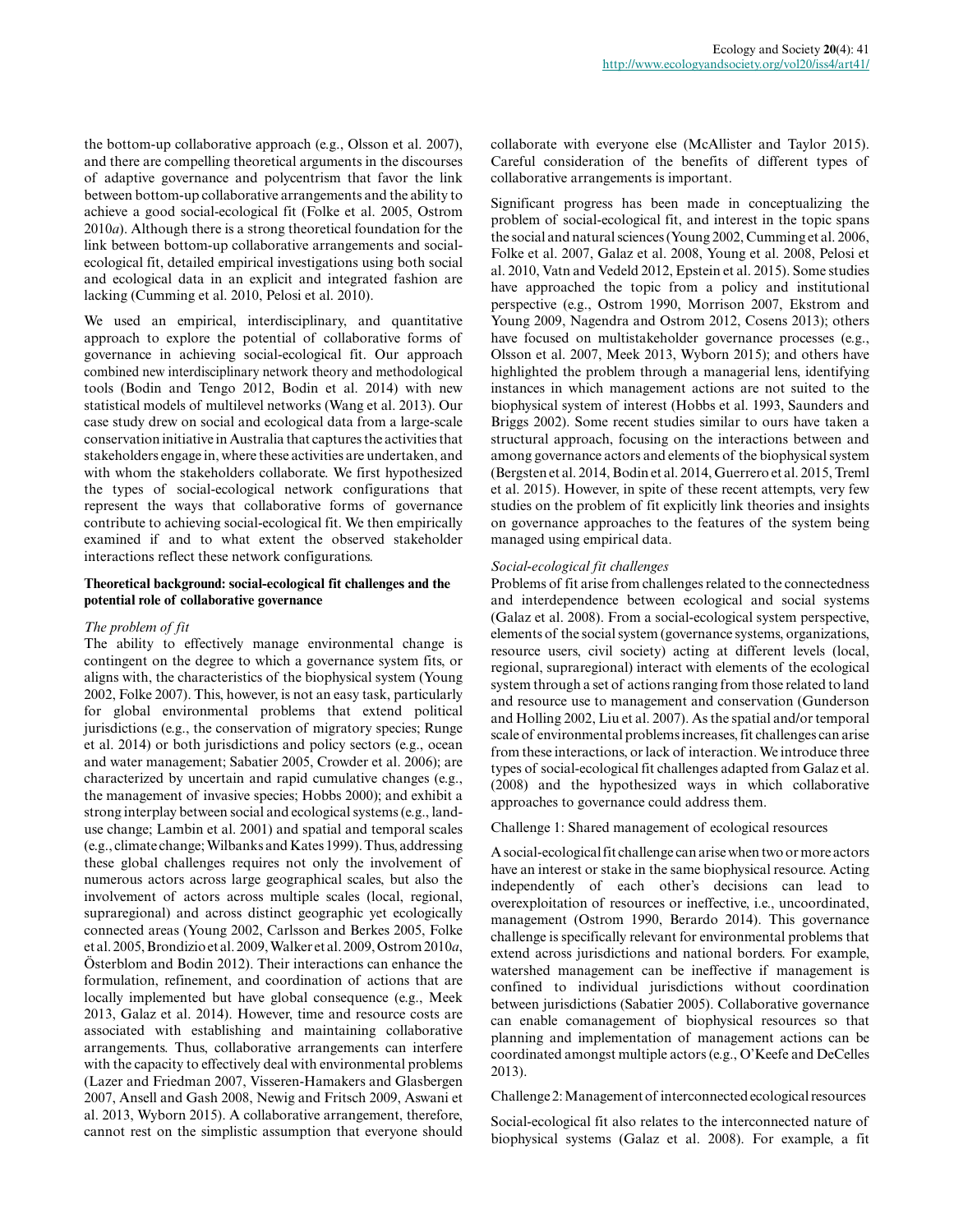challenge arises when ecological resources are connected, e.g., parcels of vegetation on farms or along wildlife corridors such as the Yellowstone-to-Yukon wildlife corridor (Chester 2006), but management responses are applied to distinct ecological resources in isolation. When ecological resources are interdependent, adverse effects can spread beyond the domain of a managing actor. This can result in either a lack of or an inadequate response to disturbances, which can lead to the propagation of biophysical change, i.e., cascading effects, or irreversible biophysical shifts, i.e., threshold effects; an example is the rapid dispersal of invasive species and the depletion of key functional species in river systems, causing fish stock to collapse (Galaz et al. 2008). From a natural sciences perspective, the need to account for the interconnected nature of biophysical systems to inform solutions to environmental problems has long been recognized (Christensen et al. 1996, Beger et al. 2010). It is increasingly common for land management policy and on-ground programs to seek to enhance the functional connectivity of landscapes to reduce the risk for species extinctions (e.g., Saura and Pascual-Hortal 2007), address the rate of invasive species spread (e.g., Chades et al. 2011), and protect the conservation values of interdependent areas (Martin et al. 2007, Iwamura et al. 2014). Notably, interconnected, or boundaryspanning, biophysical systems have been identified as an important consideration for investigating environmental governance and the problem of fit (Galaz et al. 2008, Young et al. 2008). Through collaborative governance, the spillover effects resulting from managing one of the ecological resources can be fed back to the managing actor through sharing of information and expertise with other actors managing adjacent resources who directly experience these spillover effects. Collaborative governance can therefore increase opportunities for tightening feedback loops between actions and outcomes in the management of interconnected systems, which can help prevent or deal with abrupt threshold behavior or cascade effects and enable the internalization of systemlevel management costs and benefits.

Challenge 3: Cross-scale management to maximize spatial-scale matching

Social-ecological fit challenges can also arise from issues associated with scale. The definition of scale is contested, and interpretations differ across the social and natural sciences (Sayre 2005, Higgins et al. 2012). In this paper we focus on spatial scale and use the term "scale" to refer to the spatial dimension at which diverse ecological and management processes occur, which vary along a continuum from local to broad levels of ecological and social organization (Sayre 2005, Cash et al. 2006). Scale challenges arise because of a multitude of reasons. First, the management of environmental problems tends to be planned at diverse spatial scales, from a global scale to that of individual property, whereas actions are commonly implemented at local scales (e.g., farm paddock; Saunders and Briggs 2002). Second, biophysical systems are underpinned and affected by multiple ecological and anthropogenic processes that operate simultaneously at numerous spatial scales, from nanometers to tens of thousands of kilometers, and the dominant patterns and relationships observed depend on the spatial or temporal scale of observation (Wiens 1989, Levin 1992, Poiani et al. 2000, Saunders and Briggs 2002, Cumming et al. 2015). Scale mismatches can occur if management is applied at only one scale (Kearney et al. 2012, Cattarino et al. 2014). For example, broadscale actions implemented across extensive areas can fail to have a

positive effect at a local level (e.g., Wilson 2006). Minimizing scale mismatches could be important for responding to problems such as climate change (Ostrom 2010*a*), controlling exotic diseases (e.g., McAllister et al. 2015), and delivering large-scale restoration efforts (e.g., Guerrero et al. 2015). Through collaborative governance, diverse actors operating at multiple scales corresponding to local, regional, and supraregional levels can generate and share the knowledge required to coordinate responses to threats across different levels and implement actions at the most appropriate scales.

#### **METHODS**

#### **Analytical framework**

A network perspective can been used to describe and analyze diverse patterns of social-ecological interactions (Janssen et al. 2006): Nodes can be used to describe actors and ecological components, and ties can be used to describe social connections, ecological connections, and social-ecological connections, e.g., because of management or resource use. Together these different types of interactions can be used to describe a social-ecological system as a social-ecological network. Bodin and Tengo (2012) propose a framework for analyzing social-ecological systems in which specific patterns of social and social-ecological interactions are characterized by particular network configurations, referred to herein as building blocks, and can be theoretically linked to specific governance challenges. Using this framework, we identified building blocks that are consistent with the hypothesized ways collaborative forms of governance can facilitate the enhancement of socialecological fit (Fig. 1). We expanded this building-block approach to include considerations of scale (Guerrero et al. 2015).

The first social-ecological fit challenge relates to the shared management, or use, of ecological resources (e.g., parcels of

**Fig. 1**. Conceptualizing fit challenges through a social-ecological "building block" approach.



+Actors (red circles) are connected with each other (red lines) and with ecological resources (green circles). Red and white circles in building blocks in c1 and c2 differentiate between actors associated with different scales of management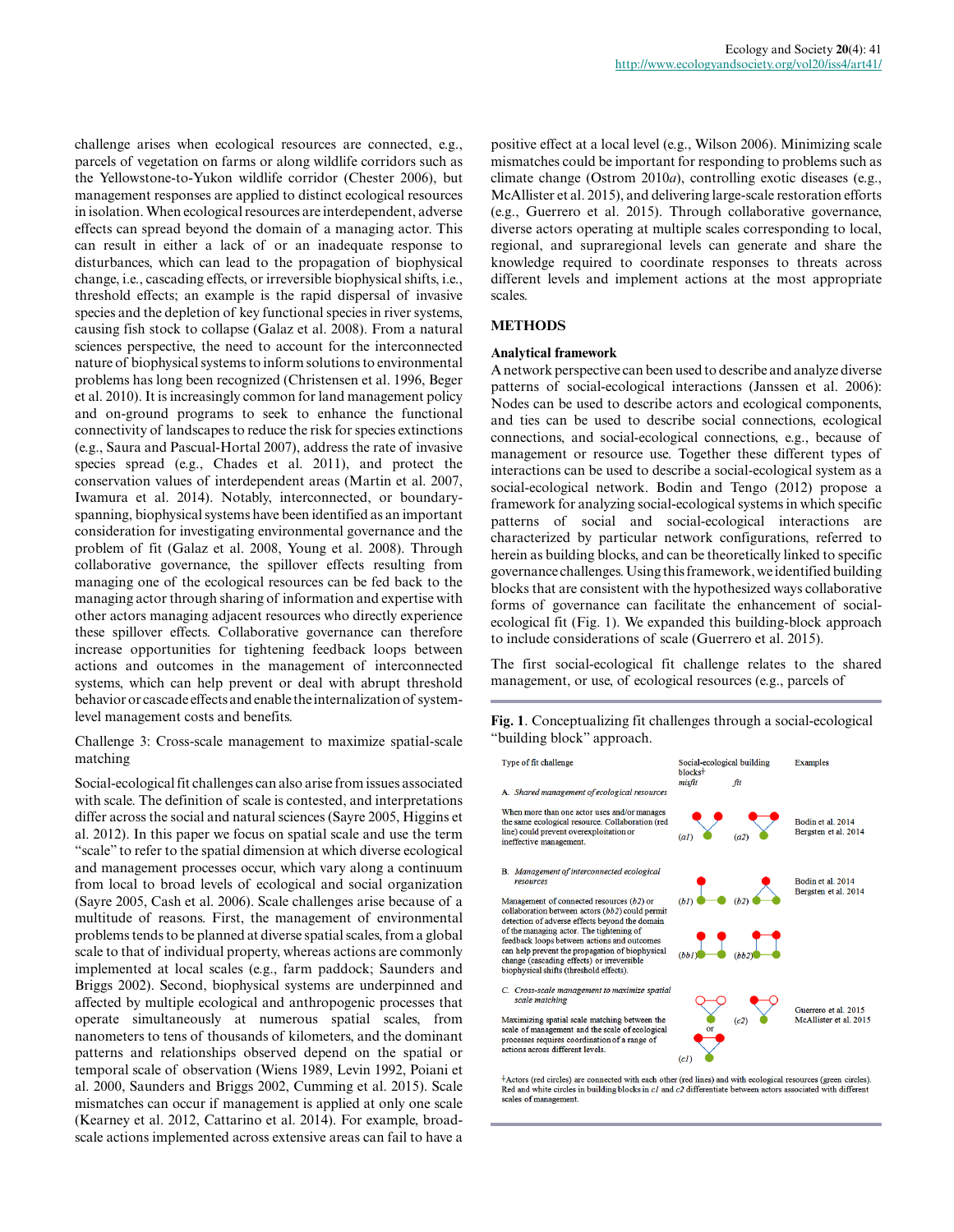vegetation, catchments, species; Fig. 1A). This is illustrated by building block a1 (Fig. 1), where two red nodes (governance actors) are connected to the same green node (ecological resource) but are not connected to each other (i.e., they do not collaborate). The ability of a governance system to deal with this challenge is likely to increase when actors collaborate to coordinate activities, as is illustrated by building block a2 in Figure 1.

The second social-ecological fit challenge relates to the management of interconnected ecological resources (Fig. 1B). This can occur when an actor has an interest in an ecological resource that is directly or indirectly connected with another ecological resource, or two connected ecological resources are managed independently by two different actors. This situation is illustrated by building blocks b1 and bb1 (Fig. 1), where two green nodes (ecological resources) are connected to each other, but a red node (governance actor) is only connected to one of them (b1 in Fig. 1), or the two connected green nodes (ecological resources) each have a connected red node (governance actor) but these red nodes are not connected to each other (i.e., they do not collaborate; bb1 in Fig. 1). The ability of a governance system to overcome this challenge is likely to increase when a governance actor is involved in the management of each connected ecological resource (b2 in Fig. 1). The governance ability also improves when actors managing two connected ecological resources collaborate (bb2 in Fig. 1).

The last type of social-ecological fit challenge concerns the matching between the scale of ecological processes and the scales of management (Fig. 1C). This is illustrated by building block c1, where two red nodes (governance actors) connected to a green node (ecological resource) are associated with the same scale of management. The ability of a governance system to overcome this challenge is likely to increase when actors associated with different scales of management collaborate to coordinate actions across different levels, therefore increasing their joint ability to address key local, regional, and supraregional ecological dynamics (building block c2 in Fig. 1; Cash and Moser 2000, Young et al. 2008, Guerrero et al. 2013).

#### **Study region and data**

Our case study region, the Fitz-Stirling, is situated in Western Australia. This case study region confronts, and is an illustrative case of, several global environmental issues, including extensive deforestation, salinization, incidence of wildfire, propagation and persistence of invasive species, and the compounding and uncertain effects of climate change. The Fitz-Stirling is situated in one of the world's 34 global biodiversity hotspots, covering more than 240,000 hectares consisting mostly of private farm land (cropping and sheep grazing) with scattered parcels of vegetation, and is bounded by two of the largest areas of intact natural habitats that remain in the broader hotspot: the Fitzgerald River and the Stirling Range National Parks.

The Fitz-Stirling is part of the Gondwana Link large-scale conservation initiative, which aims to restore ecological connectivity across more than 1000 kilometers in southwestern Australia (Bradby 2013). The initiative is founded on the principles of providing venues to facilitate and support collaboration between different actors including government and nongovernment organizations. As such, the Fitz-Stirling represents a case of bottom-up collaborative governance for

biodiversity conservation. It represents a unique opportunity to study a deliberately created collaborative initiative with bottomup patterns of stakeholder interaction. Thus, the results are relevant not only to the question of whether bottom-up collaborative arrangements can achieve social-ecological fit, but also to the question of whether collaborative arrangements built largely through self-organization can be deliberately created. Both these issues have substantial policy implications.

Data on the collaborative interactions between 15 actors (organizations) who undertake conservation and management activities in the Fitz-Stirling region were sourced from 25 semistructured interviews and organizations' responses to questionnaires. Actors included state and local government agencies, natural resource management groups, nongovernmental organizations, research organizations, private organizations, and community groups. Other information obtained included perceptions held by actors on the effects of collaborative relationships on the performance of on-ground activities and the geographic locations where actors perform diverse activities, including revegetation, protection of remnant vegetation, fire management, and invasive species management. Actors were coded by scale of interest as property, subregional, or supraregional level. The present analysis includes interactions across subregional and supraregional scales (see Guerrero et al., 2015 for a full description of data collection methods).

We used publicly available data on the distribution of native vegetation in the Fitz-Stirling region. More than 2000 distinct vegetation parcels, i.e., ecological resources, were identified. Our survey method required respondents to indicate on a map the vegetation parcels in which they applied their conservation and management activities. To make this feasible, the vegetation parcels were clustered based on a 0.5-km dispersal threshold. This threshold was chosen because many bird and mammal species would experience any two parcels within a 500-meter range as well connected and therefore effectively as one coherent area of habitat, or a "metapatch" (Sutherland et al. 2000, Zetterberg et al. 2010). This resulted in 80 vegetation clusters.

#### **Characterizing and analyzing the Fitz-Stirling social-ecological network**

We characterized actors, vegetation clusters, and their interactions as a social-ecological network, where actors were the social nodes and vegetation clusters were the ecological nodes. The social connections were defined based on collaborative interactions between actors when performing key activities in the Fitz-Stirling region. These interactions included revegetation, invasive species control, livestock management, weed management, fire management, setting aside land for conservation, and land-use planning activities. The ecological connections between vegetation clusters were defined based on a species maximum dispersal threshold of 1 km (Fig. 2). The maximal dispersal distance corresponds to the distance that a species will not be able to, in most cases, traverse while dispersing between different habitat areas. The threshold is ultimately a species-specific measure. However, we choose a 1-km threshold because we then were able to describe the landscape's level of connectivity for a fairly broad range of species. The selected threshold is relevant for many bird species, as well as for several mammal and amphibian species (Sutherland et al. 2000,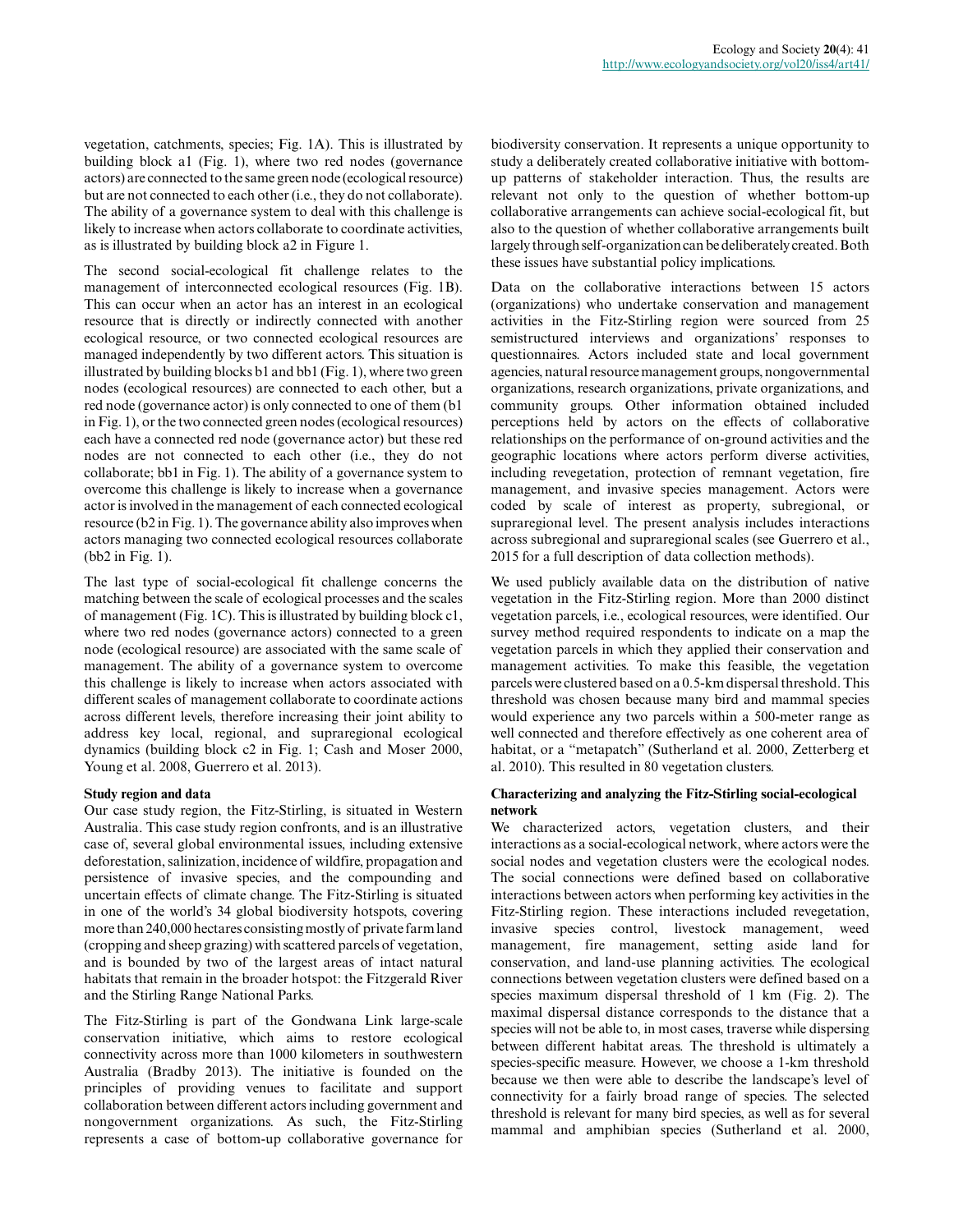Zetterberg et al. 2010, Bergsten et al. 2013). However, small mammal and insect species would require smaller thresholds that better reflect their dispersal across the landscape, and larger mammals typically need larger thresholds (Sutherland et al. 2000). Interactions between the two networks, i.e., the social-ecological connections, characterize the interest that actors place on the different locations (vegetation clusters) for performing their conservation activities. The resulting Fitz-Stirling socialecological network consisted of 15 social and 80 ecological nodes and their ecological, social, and social-ecological connections.

Utilizing novel statistical network methodologies and following our analytical framework, we analyzed data describing the Fitz-Stirling social-ecological network to test for the statistical representation of building blocks

**Fig. 2**. Exemplification of clusters and their connections. Vegetation patches (blue, green, and grey) were grouped into clusters (metapatches) based on an 0.5-km distance threshold (blue, green, and grey lines). The clusters were considered ecologically connected if they were located within a distance of 1 km (dotted lines).



that theoretically characterize each social-ecological fit challenge. If the collaborative approach followed by the Fitz-Stirling conservation initiative has the capacity to address the fit challenges outlined in our analytical framework, we would expect building blocks a2, b2, bb2, and c2 in Figure 1 to be represented in the Fitz-Stirling network data more than would otherwise be expected by chance. For instance, for the challenge associated with the management of interconnected ecological resources, we would expect a high incidence of triangles (b2 in Fig. 1), or squares (also called 4-cycles; bb2) relative to the occurrence of other building block structures across the network.

#### **Analytical methods: Multilevel Exponential Random Graph Modeling**

We integrate our analytical framework with a methodological approach developed within the social sciences. This approach is a recent extension of a class of stochastic network models called Exponential Random Graph Models (ERGMs; Frank and Strauss 1986, Wasserman and Pattison 1996, Snijders et al. 2006). ERGMs treat the observed network as the dependent variable and can help answer questions related to which small-scale network configurations, i.e., building blocks, are more or less important in explaining the network (Lusher et al. 2012). Multilevel ERGMs (MLERGMs) account for multilevel networks in wich twolayered networks are connected through cross-level ties (Wang et al. 2013). For example, MLERGMs can be used to determine if the way ecological resources are connected influences how actors connect to each other, i.e., who they choose to collaborate with, or the way they are connected to ecological resources through cross-level ties, i.e., through management. These multilevel networks can contain multiple network configurations, e.g., different patterns of connected social and ecological nodes.

MLERGMs test the prevalence of selected configurations relative to the distribution of all other configurations in the network and account for nested configurations, i.e., when a configuration contains one or several other configurations. In this way the MLERGM approach facilitates more precise interpretations of an observed configuration than approaches that assume independence of configuration observations. Unlike other network analysis approaches, MLERGMs simultaneously evaluate a large set of network configurations to determine a selected (modeled) set of configurations' relative importance in explaining the structure of a social-ecological network. The sign of a statistically significant parameter value indicates the propensity for the associated configuration to be present in the network. In this way MLERGMs build on an analytical approach in which the researcher can test whether some specific, theoretically relevant configurations can explain the observed structure of the whole network. This feature makes it an ideal analytical tool for testing hypotheses about the processes, expressed as specific configurations (building blocks) that gave rise to the observed network. In addition to network configurations, attributes of the nodes (ecological resources or actors) can be included in the analysis to establish whether they have significant structural effects. For instance, whether a particular attribute of an actor (e.g., a particular scale of management) influences the way the actor connects to ecological resources (e.g., through the types of management decisions) can be tested.

The integration of this advanced statistical network methodology with the building-block approach to analyzing social-ecological systems was recently proposed by (Bodin et al. 2014). Through the Fitz-Stirling case study, we further elaborate and provide the first application of this novel research approach for the analysis of a collaborative initiative's ability to accomplish socialecological fit. Although current stages of software development prevented us from including all configurations from our analytical framework in our MLERGM model (building block c1 in Fig. 1), we demonstrate how the theoretical basis provided by the socialecological building-block approach can guide interpretation of the outputs of MLERGMs, and how this interpretation can lead to valuable insights on how the structure of collaborative governance arrangements can be improved so as to increase their level of social-ecological fit.

#### **RESULTS**

We fitted a MLERGM model to data describing the Fitz-Stirling social-ecological network that included the 11 configurations shown in Figure 3. Six of these configurations (a-f) are baseline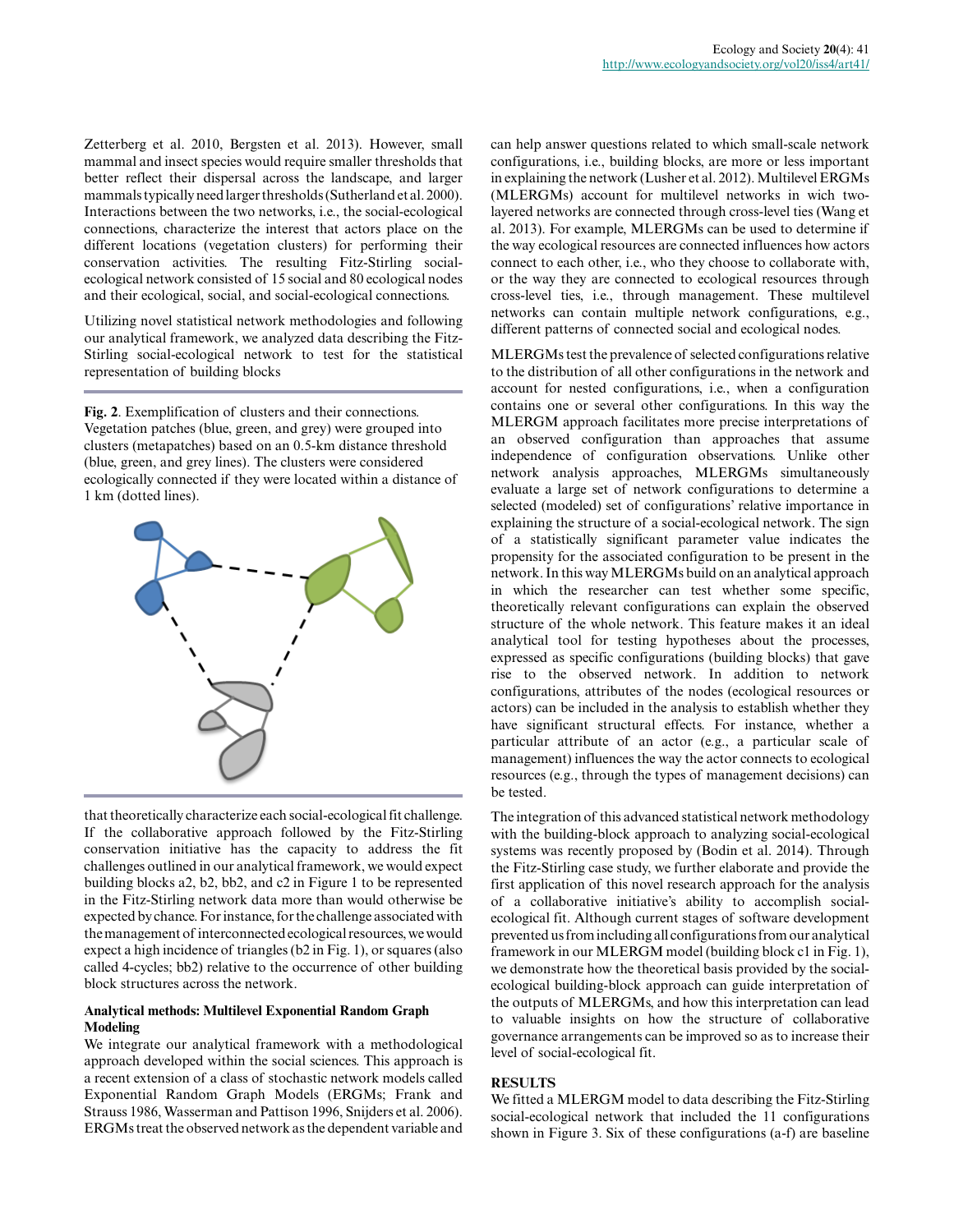configurations that help explain the overall social-ecological network structure. These configurations are critical for providing a baseline for the configurations of interest, namely, those that suggest social-ecological fit (configurations g-k in Fig. 3). The parameter estimate for configuration c is significant and negative in the MLERGM. This suggests that the Fitz-Stirling socialecological network contains fewer of these configurations than would otherwise be expected by chance, implying that actors do not give preference to a location already being managed by other actor(s). The significant and positive parameter estimate for configuration d suggests that some actors tend to undertake their activities in many different locations compared with an average actor. Likewise, configuration e is significantly positive, suggesting that locations chosen by actors tend to be connected with other locations. In contrast, a significant and negative parameter estimate for configuration f suggests that actors do not tend to collaborate with other actors working in a location different from their own.

**Fig. 3**. Multilevel Exponential Random Graph Model for the Fitz-Stirling social-ecological network. Estimated parameter and observed configuration counts are based on a model with a fixed ecological network component. This reflects our interest in testing whether connections between ecological resources are associated with the locations chosen by actors (the socialecological connection) and with whom they chose to collaborate (the connection between actors).

| <b>Baseline configurations</b>                             | <b>Parameter estimates</b><br>(t-stat) |             | <b>Standard</b><br>error | <b>Observed counts</b><br>(t-stat") |        |
|------------------------------------------------------------|----------------------------------------|-------------|--------------------------|-------------------------------------|--------|
| a.                                                         | $-0.0126$                              | $(-0.05)$   | 0.232                    | 60                                  | (0.09) |
|                                                            | $-1.4323$                              | $(-1.62)$   | 0.885                    | 253                                 | (0.08) |
| b.                                                         | $-2.929$                               | $(-6.83)*$  | 0.429                    | 311                                 | (0.08) |
| c.                                                         | 1.1565                                 | $(3.80)$ *  | 0.304                    | 467                                 | (0.09) |
| d.                                                         | 0.3663                                 | $(2.56)^*$  | 0.143                    | 431                                 | (0.00) |
| e.                                                         | $-1.1752$                              | $(-4.98)$ * | 0.236                    | 45                                  | (0.06) |
| f.<br>Configurations associated with social-ecological fit |                                        |             |                          |                                     |        |
|                                                            | 1.2367                                 | $(6.37)^*$  | 0.194                    | 289                                 | 0.07   |
| g.                                                         | 1.9868                                 | $(10.03)*$  | 0.198                    | 165                                 | 0.02   |
| h.                                                         | $-0.2702$                              | $(-5.87)$ * | 0.046                    | 600                                 | 0.06   |
| i.                                                         | 1.408                                  | $(3.23)*$   | 0.436                    | 301                                 | 0.07   |
| j.                                                         | $-0.4945$                              | $(-2.91)^*$ | 0.17                     | 130                                 | 0.02   |
| k.                                                         |                                        |             |                          |                                     |        |

\* shows 99% significance for the parameters. "T tests show no statistical difference between the observed configuration counts and simulation means.

The remaining configurations in Figure 3 relate to socialecological fit and reflect the social-ecological building blocks described in our conceptual framework (Fig. 1). However, a key feature of the MLERGM method is that interpretation of results can be enhanced by simultaneously considering results of configurations that are nested within others. Thus, our interpretations of the configurations that relate to socialecological fit also considered the results for some of the baseline configurations already discussed.

Configuration g relates to the fit challenge of shared management of ecological resources. The parameter estimate for this configuration is significant and positive. Interpretation of this result can be enhanced by simultaneously considering the parameter estimate for baseline configuration c. This is because configuration c is nested within configuration g. The consideration of parameter estimates for configurations c and g suggests that even though two actors do not tend to work in the same location (given the negative parameter estimate for baseline configuration c), when they do work in the same location, i.e., the same ecological resource, they tend to collaborate (given the positive parameter estimate of configuration g).

Configurations h and i relate to the fit challenge of the management of interconnected ecological resources. The result for configuration h considered together with the result for baseline configuration e suggests that actors tend to work in a location that is connected to another location (given the significant and positive parameter estimate for configuration e) and that they have a strong propensity toward working in these other locations as well (given the significant and positive parameter estimate for configuration h). Configuration i depicts situations where two actors each manage two different, yet connected, ecological resources. The parameter for this configuration was significant and negative, suggesting that there are fewer of these configurations in the Fitz-Stirling social-ecological network data than would otherwise be expected by chance. This result considered together with the result for baseline configuration f implies that actors do not tend to collaborate with others working in different locations (given the parameter estimate of baseline configuration f) and are even less likely to do so when these locations are connected (given the parameter estimate for configuration i). From a governance perspective a negative parameter for configuration f can be seen as desirable, because spending time collaborating with other actors whose locations are not the same as your own is potentially inefficient. However, this result is less desirable when considering the result for configuration i, because when the locations are connected, collaboration between actors could improve the coordination of management activities, e.g., invasive species management, revegetation of areas to facilitate wildlife movement.

The last two configurations depict situations where locations are being managed at one scale (configuration k) or at different scales (configuration j). The negative and significant parameter estimate for configuration k suggests that actors managing at the same scale tend to avoid managing the same locations, over and above the general avoidance of sharing locations as observed with configuration c. Conversely, the positive and significant parameter estimate for configuration j suggests that actors managing at different scales tend to manage the same locations,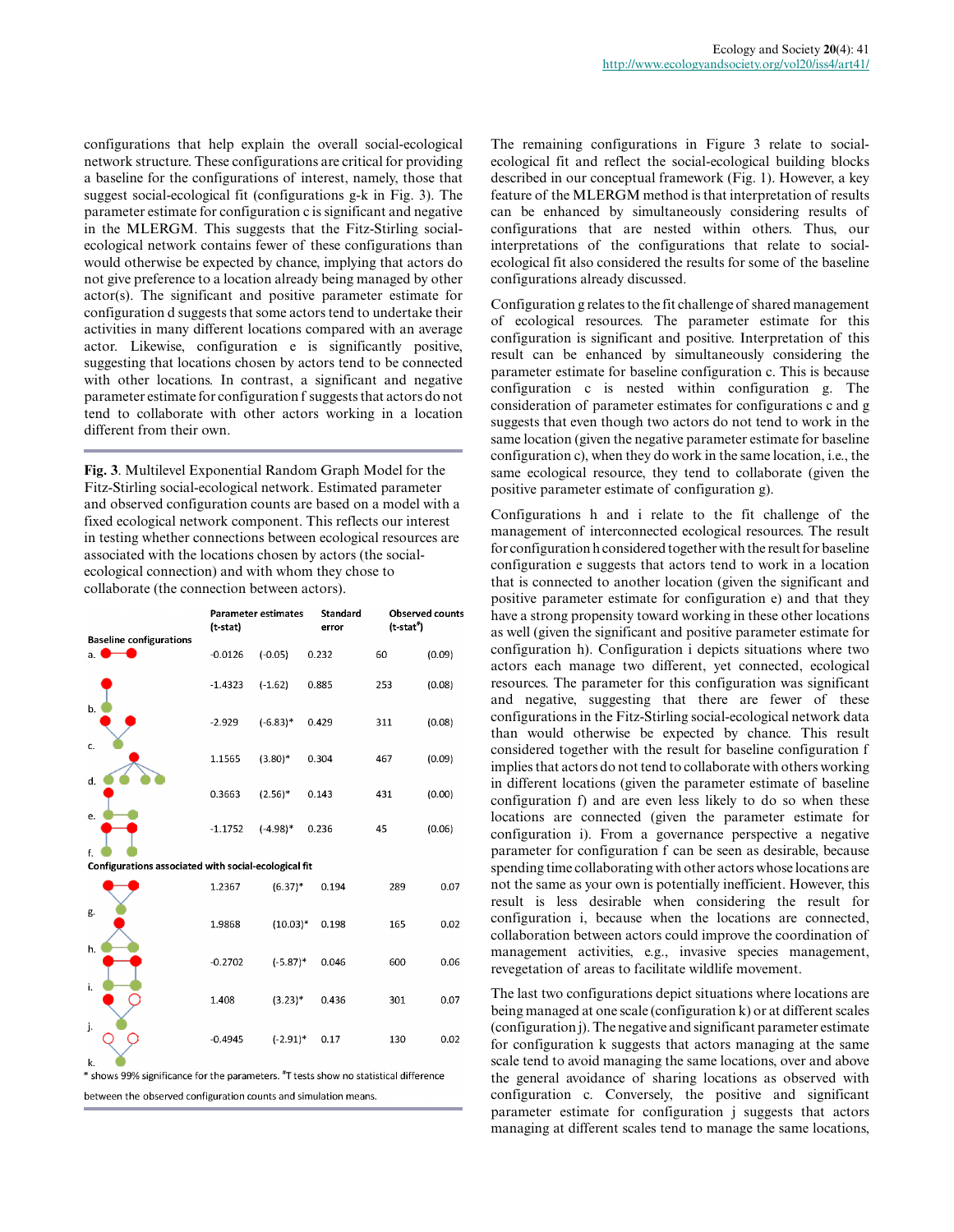although the general tendency to avoid sharing locations still applies. These results imply that even though actors tend to avoid locations managed by others, this tendency is reduced if the other actor is managing at a different scale. Unfortunately, because of methodological constraints we were not able to test whether the actors managing at different scales tended to collaborate or not (Fig. 1, configuration c); however, the general tendency to collaborate with actors sharing a resource still applies (Fig. 3, configuration g).

Results regarding the perceptions of Fitz-Stirling actors' on their collaborative relationships can be found in Appendix 1. This information was used to aid interpretation of the MLERGM results.

#### **DISCUSSION**

We integrated social and ecological data to evaluate the capacity for a conservation initiative to address three governance challenges related to the problem of fit: (1) shared management of ecological resources, (2) the management of interconnected ecological resources to avoid thresholds being exceeded and cascading effects, and (3) cross-scale management to maximize spatial scale mismatching. We found that the collaborative approach of the Fitz-Stirling conservation initiative is able to deal with some but not all of the governance challenges related to the problem of fit described in Figure 1. For instance, there is a tendency for collaboration when actors manage the same parcels of vegetation, but not when managing interconnected parcels of vegetation. This indicates that the initiative can enable the coordination of diverse management actions for particular locations, i.e., shared management of ecological resources, but may not support coordinated management actions across different locations, i.e., management of interconnected ecological resources. This result is supported by data on the perceptions held by Fitz-Stirling actors about the effects of collaborative relationships on the performance of on-ground activities. For example, 83% of collaborations were perceived as delivering some results, very good results, or results above expectations for the particular activity performed at particular locations (Appendix 1, Fig. A1.1). In contrast, insufficient communication and coordination were highlighted as an important barrier to successfully carrying out conservation activities across the region (Appendix 1, Fig. A1.2). Qualitative data captured through indepth interviews suggest that this is especially a problem when diverse management actions need to be coordinated to reduce undesirable feedback loops between activities. For example, fire management strategies can negatively affect revegetation outcomes when they do not consider revegetation activities being carried out in nearby locations. Likewise, revegetation plans that ignore fire management plans can reduce the effectiveness of fire management activities across locations.

Although we were unable to test the particular social-ecological network configuration directly associated with scale mismatch challenges (i.e., whether actors managing at different scales tended to collaborate or not; Fig. 1C), we found that actors operating at different scales tended to share locations. We also found that when actors share a location, in general they tend to collaborate. Together these results suggest that the Fitz-Stirling conservation initiative is promoting cross-scale collaborative management. This finding is demonstrated by the invasive species management

activities undertaken as part of the Red Card for Rabbits and Foxes program, which have involved diverse stakeholders from regional coordinators to local landholders (Tulloch et al. 2014). Furthermore, a previous study of the Fitz-Stirling conservation initiative found evidence indicating cross-scale management (Guerrero et al. 2015). However, in that study the ecological system was not considered and an assessment of cross-scale management was limited to the governance system. By considering social-ecological interdependencies, we were able to assess how the governance structure aligns to the ecological system and whether connections between ecological resources influence collaboration between actors at different scales of management.

By linking the results from the quantitative social-ecological network analysis with qualitative data gathered through interviews, we provide tentative support for our hypothesized relationships between the level of fit (between the observed structure of collaborative relationships and the structure of the ecological system) and governance capacity to deal with the associated fit challenges (Fig. 1). We conclude that the collaborative approach of the Fitz-Stirling conservation initiative shows the capacity to deal with the fit challenges associated with the shared management of ecological resources; however, it lacks the capacity to detect the effects of management actions that are applied in particular locations but that affect outcomes at connected locations. The ability to deal with this challenge would likely be enhanced by improving collaboration among actors working in connected locations (Fig. 1, building block bb2). This would allow increased opportunities for detection of feedback loops between actions and outcomes, thereby increasing the likelihood that the governance system could respond to the effects of adverse actions occurring beyond the ecological resource being managed to avoid exceeding thresholds and to minimize cascading effects. We do not claim that achieving alignment between collaborative patterns of interactions and the structures of the managed biophysical systems guarantees effective management, but that such an alignment is a precondition to effective management.

Overall, results of this empirical research support the idea that certain level of coordination of self-organizing collaborative arrangements might be necessary to create governance systems able to deal with the problem of fit. Our framework capture three of the four types of misfits identified by Galaz et al. (2008), but could be expanded to classify, capture, and explicitly define a greater diversity of fit challenges in social-ecological network terms. For example, diverse social-ecological network configurations can be used to theorize when a governance arrangement is better structured to address temporal mismatch challenges (Cumming et al. 2006, Galaz et al. 2008). Temporal dimensions could be captured by assigning them as attributes to the social and ecological components of networks, i.e., nodes. Doing so would provide a theoretical basis for future testing and facilitate future systematic research on temporal dimensions of the problem of fit (Munck af Rosenschöld et al. 2014). In addition, the Exponential Random Graph Modeling software used in this analysis is limited to a subset of social-ecological network configurations. The incorporation of more elaborate social-ecological configurations would allow fit challenges to be captured in a more comprehensive way. For example, the effects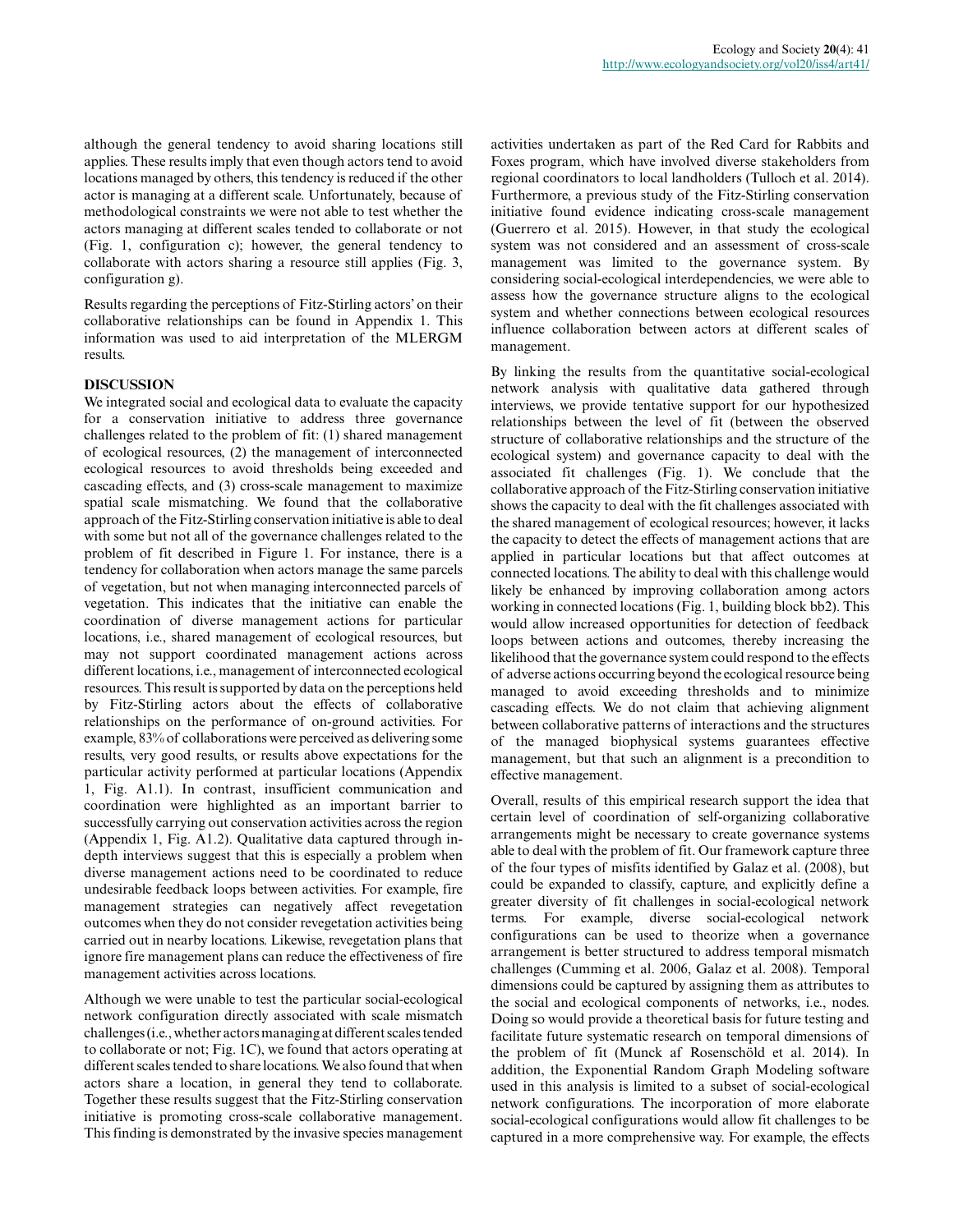of a threat occurring at a particular scale could be significantly different from the effects of the same threat occurring at a different scale (e.g., the effects of broad-scale versus localized grazing on habitat connectivity; Cattarino et al. 2014). To analyze such issues, researchers require configurations that describe different governance levels and the connections between different management and ecological scales. Ongoing development of analytical approaches is needed so that a wide diversity of fit challenges can be explored. The results of such analyses can then provide an evidence base for developing management recommendations to address this fit challenge.

Our approach can be replicated and applied in different contexts; thus, similar studies in other areas and contexts are possible. In addition, combining this approach with qualitative assessments of the governance process can elucidate how other factors can affect the effectiveness of collaborative forms of governance. Examples are assessments of the effect of costs and barriers to collaboration on the ability to align governance structures to ecological systems (e.g., Wyborn 2015), and factors such as the quality of relationships (Lauber et al. 2011), the qualities of key individuals (Harrington et al. 2006, Keys et al. 2009, Shackleton et al. 2009), and other aspects such as power imbalances and trust issues (Adger et al. 2005, Hahn et al. 2006) that affect the effectiveness of diverse governance arrangements. Although our results are based on defensible assumptions such as the distance thresholds used to define ecological connectivity, the results are sensitive to the assumption specifics. Nevertheless, our analysis supports transparent discussion on an important applied issue and allows us to thoroughly present and further develop innovative approaches for studying problems of fit.

## **CONCLUSION**

Although the concept of social-ecological fit is quite well developed, empirical research on the capacity for collaborative governance arrangements to address the problem of fit is in its infancy. We expanded a recently proposed framework (Bodin and Tengo 2012) and used social and ecological data to theorize specific social-ecological fit challenges related to the management of social-ecological systems. We empirically tested whether a large-scale collaborative conservation initiative in Australia has the propensity to address these challenges. We demonstrated the applicability of our approach through an assessment of the degree to which the studied governance system fits, or aligns with, the characteristics of the biophysical system. Our findings suggest that the observed collaborative arrangements are able to address many challenges associated with social-ecological fit. In particular, actors are able to configure themselves in various collaborative arrangements that adhere to basic principles for achieving social-ecological fit. They are largely able to establish collaborations with other actors with whom they share specific ecological resources (here, distinguishable parcels of vegetation in a landscape), and they are able to collaborate with other actors operating on a different scale of management. Furthermore, they tend to work with ecological resources that are ecologically interconnected, thereby tightening the feedback loop between management activities and their consequences on a broader ecological scale. They are, however, less able to establish collaborations that align with the connectivity between different ecological resources.

Our results suggest that the establishment of bottom-up collaborative arrangements would likely benefit from some degree of top-down management, to guide and facilitate the establishment of collaborations that better align with the different constraints inherent in the biophysical characteristics of the managed ecosystems (cf., network management, e.g., Klijn et al. 2010). These findings resonate with the "networks of networks" proposition of Galaz et al. (2008). They propose that selforganized networks might need to be temporally steered and coordinated to cope with nonlinear behavior of biophysical systems. The basic premise is that this would be beneficial when the effects of social and ecological processes propagate across scales extending beyond the problem-solving capacity of selforganized networks. For our study region, the promotion of collaboration between actors working in ecologically connected areas would likely improve the effectiveness of on-ground management actions.

Our research provides unique cross-disciplinary empirical evidence of the role of bottom-up collaborative approaches to governance for addressing the problem of fit. By providing a detailed analysis of the intricate and complex web of interdependencies between social and ecological systems, we show the potential value and shortcomings of self-organized collaborative arrangements. In this way we have contributed to bridging the significant gap between the rapidly developed and largely theoretical claims about how different collaborative arrangements are able to address environmental challenges and the cross-disciplinary empirical foundations upon which many of these claims ultimately rest. Finally, the approach used and results derived from our study offer great potential for designing and evaluating the structure of collaborative arrangements so that preconditions for effectiveness of environmental programs can be improved.

*Responses to this article can be read online at:* [http://www.ecologyandsociety.org/issues/responses.](http://www.ecologyandsociety.org/issues/responses.php/8035) [php/8035](http://www.ecologyandsociety.org/issues/responses.php/8035)

#### **Acknowledgments:**

*We are grateful for the land managers and organizations that participated in the research study. We are also thankful for feedback on the manuscript and survey instrument from A. Tulloch, J. Corcoran, J. Hayllar, and E. Law, and for analytical support from H. Beyer. We acknowledge the Australian Government's National Environmental Research Program, the Australian Research Council Centre of Excellence for Environmental Decisions and the Australian Research Council Linkage Programs, and CSIR's Land and Water flagship for funding and support. KAW was supported by an Australian Research Council Future Fellowship, and ÖB was supported through MISTRA and the strategic research program Ekoklim at Stockholm University.*

#### **LITERATURE CITED**

Adger, W. N., K. Brown, and E. L. Tompkins. 2005. The political economy of cross-scale networks in resource co-management. *Ecology and Society* 10(2):9. [online] URL: [http://www.](http://www.ecologyandsociety.org/vol10/iss2/art9/) [ecologyandsociety.org/vol10/iss2/art9/](http://www.ecologyandsociety.org/vol10/iss2/art9/)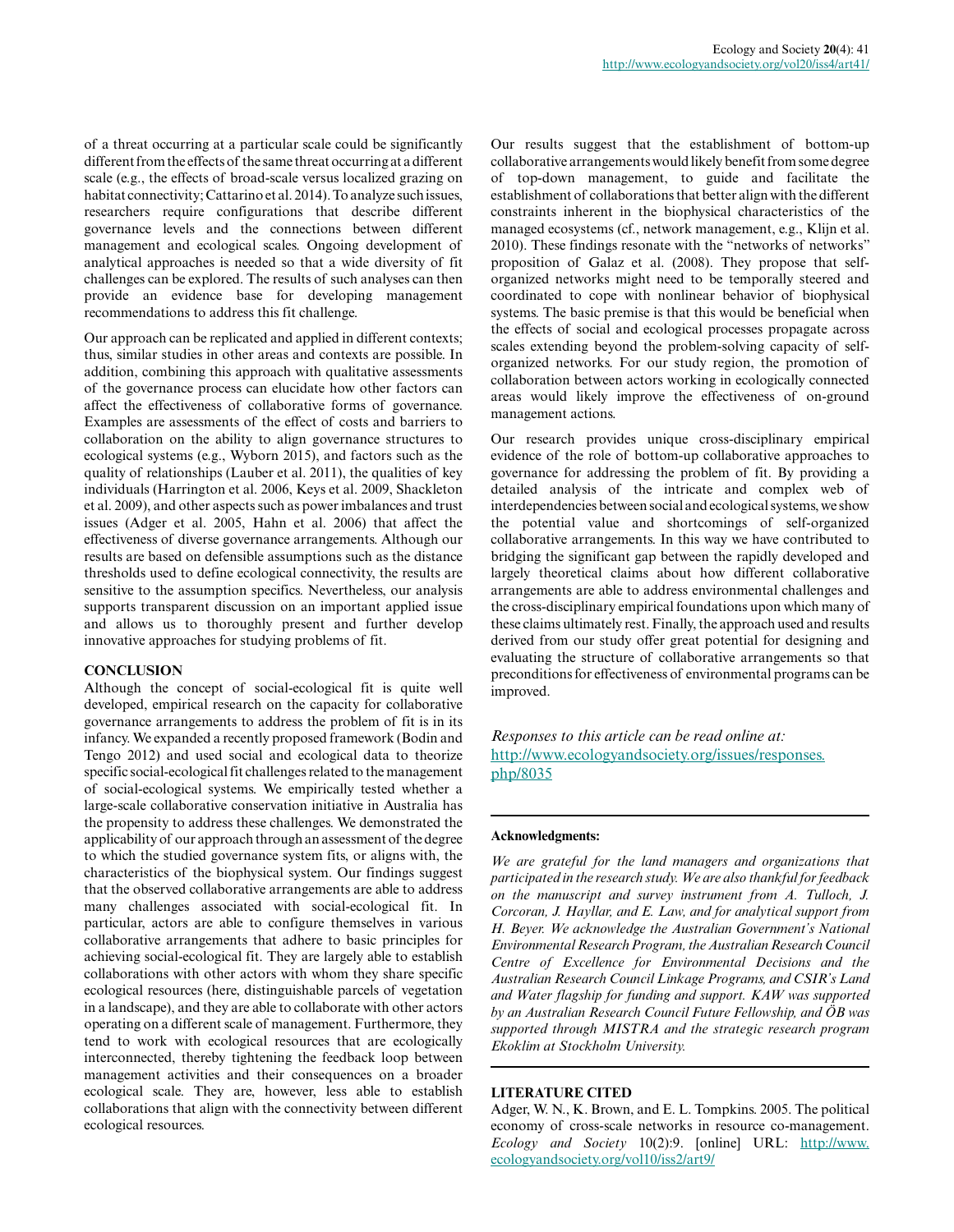Ansell, C., and A. Gash. 2008. Collaborative governance in theory and practice. *Journal of Public Administration Research and Theory* 18:543-571. [http://dx.doi.org/10.1093/jopart/mum032](http://dx.doi.org/10.1093%2Fjopart%2Fmum032)

Armitage, D., R. de Loë, and R. Plummer. 2012. Environmental governance and its implications for conservation practice. *Conservation Letters* 5:245-255. [http://dx.doi.org/10.1111/](http://dx.doi.org/10.1111%2Fj.1755-263X.2012.00238.x) [j.1755-263X.2012.00238.x](http://dx.doi.org/10.1111%2Fj.1755-263X.2012.00238.x) 

Armitage, D., M. Marschke, and R. Plummer. 2008. Adaptive comanagement and the paradox of learning. *Global Environmental Change* 18:86-98. [http://dx.doi.org/10.1016/j.gloenvcha.2007.07.002](http://dx.doi.org/10.1016%2Fj.gloenvcha.2007.07.002) 

Armitage, D. R., R. Plummer, F. Berkes, R. I. Arthur, A. T. Charles, I. J. Davidson-Hunt, A. P. Diduck, N. C. Doubleday, D. S. Johnson, M. Marschke, P. McConney, E. W. Pinkerton, and E. K. Wollenberg. 2009. Adaptive co-management for socialecological complexity. *Frontiers in Ecology and the Environment* 7:95-102. [http://dx.doi.org/10.1890/070089](http://dx.doi.org/10.1890%2F070089)

Aswani, S., G. G. Gurney, S. Mulville, J. Matera, and M. Gurven. 2013. Insights from experimental economics on local cooperation in a small-scale fishery management system. *Global Environmental Change* 23:1402-1409. [http://dx.doi.org/10.1016/j.](http://dx.doi.org/10.1016%2Fj.gloenvcha.2013.08.003) [gloenvcha.2013.08.003](http://dx.doi.org/10.1016%2Fj.gloenvcha.2013.08.003)

Beger, M., H. S. Grantham, R. L. Pressey, K. A. Wilson, E. L. Peterson, D. Dorfman, P. J. Mumby, R. Lourival, D. R. Brumbaugh, and H. P. Possingham. 2010. Conservation planning for connectivity across marine, freshwater, and terrestrial realms. *Biological Conservation* 143:565-575. [http://dx.doi.org/10.1016/j.](http://dx.doi.org/10.1016%2Fj.biocon.2009.11.006) [biocon.2009.11.006](http://dx.doi.org/10.1016%2Fj.biocon.2009.11.006)

Berardo, R. 2014. Bridging and bonding capital in two-mode collaboration networks. *Policy Studies Journal* 42(2):197-225. [http://dx.doi.org/10.1111/psj.12056](http://dx.doi.org/10.1111%2Fpsj.12056)

Bergsten, A., Ö. Bodin, and F. Ecke. 2013. Protected areas in a landscape dominated by logging—a connectivity analysis that integrates varying protection levels with competitioncolonization tradeoffs. *Biological Conservation* 160:279-288. [http://dx.doi.org/10.1016/j.biocon.2013.01.016](http://dx.doi.org/10.1016%2Fj.biocon.2013.01.016)

Bergsten, A., D. Galafassi, and Ö. Bodin. 2014. The problem of spatial fit in social-ecological systems: detecting mismatches between ecological connectivity and land management in an urban region. *Ecology and Society* 19(4):6. [http://dx.doi.](http://dx.doi.org/10.5751/ES-06931-190406) [org/10.5751/ES-06931-190406](http://dx.doi.org/10.5751/ES-06931-190406) 

Berkes, F. 2009. Evolution of co-management: role of knowledge generation, bridging organizations and social learning. *Journal of Environmental Management* 90:1692-1702. [http://dx.doi.org/10.1016/](http://dx.doi.org/10.1016%2Fj.jenvman.2008.12.001) [j.jenvman.2008.12.001](http://dx.doi.org/10.1016%2Fj.jenvman.2008.12.001)

Bodin, Ö., B. Crona, M. Thyresson, A.-L. Golz, and M. Tengo. 2014. Conservation success as a function of good alignment of social and ecological structures and processes. *Conservation Biology* 28:1371-1379. [http://dx.doi.org/10.1111/cobi.12306](http://dx.doi.org/10.1111%2Fcobi.12306) 

Bodin, Ö., and M. Tengo. 2012. Disentangling intangible socialecological systems. *Global Environmental Change* 22:430-439. [http://dx.doi.org/10.1016/j.gloenvcha.2012.01.005](http://dx.doi.org/10.1016%2Fj.gloenvcha.2012.01.005)

Bradby, K. 2013. Gondwana Link: 1000 kilometres of hope. Pages 25-35 *in* J. Fitzsimons, I. Pulsford, and G. Wescott, editors. Linking Australia's landscapes: lessons and opportunities from large-scale conservation networks. CSIRO Publishing, Collingwood, Australia.

Brondizio, E. S., E. Ostrom, and O. R. Young. 2009. Connectivity and the governance of multilevel social-ecological systems: the role of social capital. Annual Review of Environment and Resources 34:253-278. [http://dx.doi.org/10.1146/annurev.](http://dx.doi.org/10.1146%2Fannurev.environ.020708.100707) [environ.020708.100707](http://dx.doi.org/10.1146%2Fannurev.environ.020708.100707)

Brown, K. 2003. Integrating conservation and development: a case of institutional misfit. *Frontiers in Ecology and the Environment* 1(9): 479-487. [http://dx.doi.org/10.1890/1540-9295](http://dx.doi.org/10.1890/1540-9295(2003)001[0479:ICADAC]2.0.CO;2) [\(2003\)001\[0479:ICADAC\]2.0.CO;2](http://dx.doi.org/10.1890/1540-9295(2003)001[0479:ICADAC]2.0.CO;2) 

Carlsson, L., and F. Berkes. 2005. Co-management: concepts and methodological implications. Journal of Environmental Management 75:65-76. [http://dx.doi.org/10.1016/j.jenvman.2004.11.008](http://dx.doi.org/10.1016%2Fj.jenvman.2004.11.008)

Cash, D. W., W. N. Adger, F. Berkes, P. Garden, L. Lebel, P. Olsson, L. Pritchard, and O. Young. 2006. Scale and cross-scale dynamics: governance and information in a multilevel world. *Ecology and Society* 11(2):8. [online] URL: [http://www.ecologyandsociety.](http://www.ecologyandsociety.org/vol11/iss2/art8/) [org/vol11/iss2/art8/](http://www.ecologyandsociety.org/vol11/iss2/art8/) 

Cash, D. W., and S. C. Moser. 2000. Linking global and local scales: designing dynamic assessment and management processes. *Global Environmental Change* 10:109-120. [http://dx.doi.](http://dx.doi.org/10.1016%2Fs0959-3780%2800%2900017-0) [org/10.1016/s0959-3780\(00\)00017-0](http://dx.doi.org/10.1016%2Fs0959-3780%2800%2900017-0) 

Cattarino, L., C. A. McAlpine, and J. R. Rhodes. 2014. Land-use drivers of forest fragmentation vary with spatial scale. *Global Ecology and Biogeography* 23:1215-1224. [http://dx.doi.org/10.1111/](http://dx.doi.org/10.1111%2Fgeb.12187) [geb.12187](http://dx.doi.org/10.1111%2Fgeb.12187) 

Chades, I., T. G. Martin, S. Nicol, M. A. Burgman, H. P. Possingham, and Y. M. Buckley. 2011. General rules for managing and surveying networks of pests, diseases, and endangered species. *Proceedings of the National Academy of Sciences of the United States of America* 108:8323-8328. [http://dx.doi.](http://dx.doi.org/10.1073%2Fpnas.1016846108) [org/10.1073/pnas.1016846108](http://dx.doi.org/10.1073%2Fpnas.1016846108) 

Chester, C. C. 2006. *Conservation across borders: biodiversity in an interdependent world*. Island Press, Washington, D.C., USA.

Christensen, N. L., A. M. Bartuska, J. H. Brown, S. Carpenter, C. D'Antonio, R. Francis, J. F. Franklin, J. A. MacMahon, R. F. Noss, D. J. Parsons, C. H. Peterson, M. G. Turner, and R. G. Woodmansee. 1996. The report of the Ecological Society of America Committee on the scientific basis for ecosystem management. *Ecological Applications* 6:665-691. [http://dx.doi.](http://dx.doi.org/10.2307%2F2269460) [org/10.2307/2269460](http://dx.doi.org/10.2307%2F2269460) 

Cosens, B. A. 2013. Legitimacy, adaptation, and resilience in ecosystem management. *Ecology and Society* 18(1):3. [http://dx.](http://dx.doi.org/10.5751%2FES-05093-180103) [doi.org/10.5751/ES-05093-180103](http://dx.doi.org/10.5751%2FES-05093-180103)

Crowder, L. B., G. Osherenko, O. R. Young, S. Airame, E. A. Norse, N. Baron, J. C. Day, F. Douvere, C. N. Ehler, B. S. Halpern, S. J. Langdon, K. L. McLeod, J. C. Ogden, R. E. Peach, A. A. Rosenberg, and J. A. Wilson. 2006. Resolving mismatches in US ocean governance. *Science* 313:617-618. [http://dx.doi.org/10.1126/](http://dx.doi.org/10.1126%2Fscience.1129706) [science.1129706](http://dx.doi.org/10.1126%2Fscience.1129706)

Cumming, G. S., C. R. Allen, N. C. Ban, D. Biggs, H. C. Biggs, D. H. M. Cumming, A. De Vos, G. Epstein, M. Etienne, K. Maciejewski, R. Mathevet, C. Moore, M. Nenadovic, and M.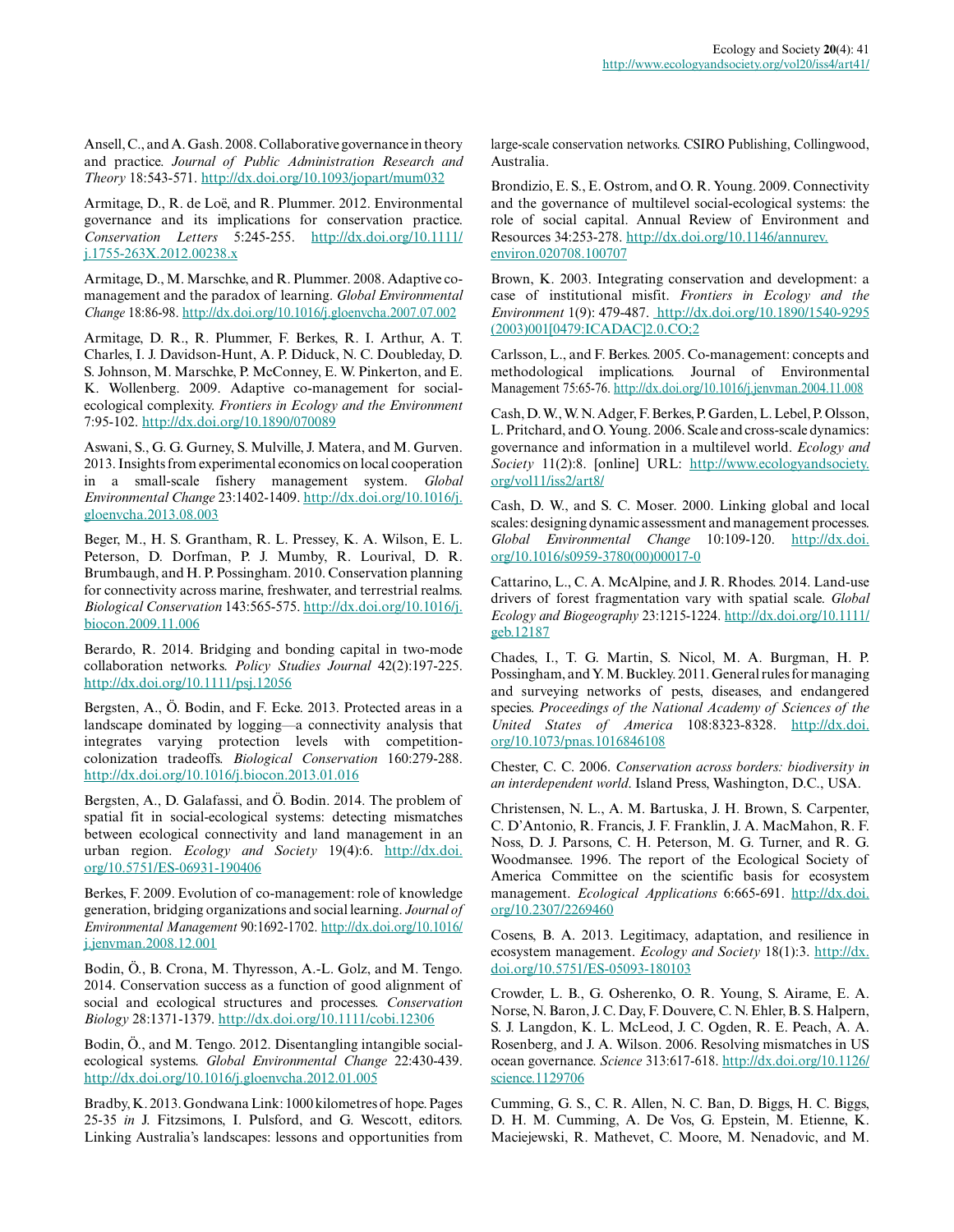Schoon. 2015. Understanding protected area resilience: a multiscale, social-ecological approach. *Ecological Applications* 25:299-319. [http://dx.doi.org/10.1890/13-2113.1](http://dx.doi.org/10.1890%2F13-2113.1)

Cumming, G. S., Ö. Bodin, H. Ernstson, and T. Elmqvist. 2010. Network analysis in conservation biogeography: challenges and opportunities. *Diversity and Distributions* 16:414-425. [http://dx.](http://dx.doi.org/10.1111%2Fj.1472-4642.2010.00651.x) [doi.org/10.1111/j.1472-4642.2010.00651.x](http://dx.doi.org/10.1111%2Fj.1472-4642.2010.00651.x)

Cumming, G. S., D. H. M. Cumming, and C. L. Redman. 2006. Scale mismatches in social-ecological systems: causes, consequences, and solutions. *Ecology and Society* 11(1):14. [online] URL: [http://www.ecologyandsociety.org/vol11/iss1/](http://www.ecologyandsociety.org/vol11/iss1/art14/) [art14/](http://www.ecologyandsociety.org/vol11/iss1/art14/)

Dallimer, M., and N. Strange. 2015. Why socio-political borders and boundaries matter in conservation. *Trends in Ecology & Evolution* 30:132-139. [http://dx.doi.org/10.1016/j.tree.2014.12.004](http://dx.doi.org/10.1016%2Fj.tree.2014.12.004) 

Ekstrom, J. A., and O. R. Young. 2009. Evaluating functional fit between a set of institutions and an ecosystem. *Ecology and Society* 14(2):16. [online] URL: [http://www.ecologyandsociety.](http://www.ecologyandsociety.org/vol14/iss2/art16/) [org/vol14/iss2/art16/](http://www.ecologyandsociety.org/vol14/iss2/art16/)

Epstein, G., J. Pittman, S. M. Alexander, S. Berdej, T. Dyck, U. Kreitmair, K. J. Raithwell, S. Villamayor-Tomas, J. Vogt, and D. Armitage. 2015. Institutional fit and the sustainability of socialecological systems. *Current Opinion in Environmental Sustainability* 14:34-40. [http://dx.doi.org/10.1016/j.cosust.2015.03.005](http://dx.doi.org/10.1016%2Fj.cosust.2015.03.005) 

Folke, C., T. Hahn, P. Olsson, and J. Norberg. 2005. Adaptive governance of social-ecological systems. *Annual Review of Environment and Resources* 30:441-473. [http://dx.doi.org/10.1146/](http://dx.doi.org/10.1146%2Fannurev.energy.30.050504.144511) [annurev.energy.30.050504.144511](http://dx.doi.org/10.1146%2Fannurev.energy.30.050504.144511) 

Folke, C., L. Pritchard, F. Berkes, J. Colding, and U. Svedin. 2007. The problem of fit between ecosystems and institutions: ten years later. *Ecology and Society* 12(1):30. [online] URL: [http://www.](http://www.ecologyandsociety.org/vol12/iss1/art30/) [ecologyandsociety.org/vol12/iss1/art30/](http://www.ecologyandsociety.org/vol12/iss1/art30/)

Frank, O., and D. Strauss. 1986. Markov graphs. *Journal of the American Statistical Association* 81:832-842. [http://dx.doi.](http://dx.doi.org/10.1080%2F01621459.1986.10478342) [org/10.1080/01621459.1986.10478342](http://dx.doi.org/10.1080%2F01621459.1986.10478342)

Galaz, V., P. Olsson, T. Hahn, and U. Svedin. 2008. The problem of fit among biophysical systems, environmental and resource regimes, and broader governance systems: insights and emerging challenges. Pages 147-186 *in* O. Young, L. A. King, and H. Schroeder, editors. *Institutions and environmental change: principal findings, applications, and research frontiers*. MIT Press, Cambridge, Massachusetts, USA.

Galaz, V., H. Österblom, Ö. Bodin, and B. Crona. 2014. Global networks and global change-induced tipping points. *International Environmental Agreements: Politics, Law and Economics* 1-33. [http://dx.doi.org/10.1007/s10784-014-9253-6](http://dx.doi.org/10.1007%2Fs10784-014-9253-6)

Guerrero, A. M., R. R. J. McAllister, J. Corcoran, and K. A. Wilson. 2013. Scale mismatches, conservation planning, and the value of social-network analyses. *Conservation Biology* 27:35-44. [http://dx.doi.org/10.1111/j.1523-1739.2012.01964.x](http://dx.doi.org/10.1111%2Fj.1523-1739.2012.01964.x) 

Guerrero, A. M., R. R. J. McAllister, and K. A. Wilson. 2015. Achieving cross-scale collaboration for large scale conservation initiatives. *Conservation Letters* 8:107-117. [http://dx.doi.](http://dx.doi.org/10.1111%2Fconl.12112) [org/10.1111/conl.12112](http://dx.doi.org/10.1111%2Fconl.12112)

Gunderson, L. H., and C. S. Holling. 2002. *Panarchy: understanding transformations in human and natural systems*. Island Press, Washington, D.C., USA.

Hahn, T., P. Olsson, C. Folke, and K. Johansson. 2006. Trustbuilding, knowledge generation and organizational innovations: the role of a bridging organization for adaptive comanagement of a wetland landscape around Kristianstad, Sweden. *Human Ecology* 34:573-592. [http://dx.doi.org/10.1007/s10745-006-9035](http://dx.doi.org/10.1007%2Fs10745-006-9035-z) [z](http://dx.doi.org/10.1007%2Fs10745-006-9035-z) 

Harrington, C., R. Lane, and D. Mercer. 2006. Learning conservation: the role of conservation covenants in landscape redesign at Project Hindmarsh, Victoria. *Australian Geographer* 37:187-209. [http://dx.doi.org/10.1080/00049180600672342](http://dx.doi.org/10.1080%2F00049180600672342) 

Higgins, S., M. Mahon, and J. McDonagh. 2012. Interdisciplinary interpretations and applications of the concept of scale in landscape research. *Journal of Environmental Management* 113:137-145. [http://dx.doi.org/10.1016/j.jenvman.2012.08.027](http://dx.doi.org/10.1016%2Fj.jenvman.2012.08.027)

Hobbs, R. J. 2000. *Invasive species in a changing world*. Island Press, Washington, D.C., USA.

Hobbs, R. J., D. A. Saunders, and G. W. Arnold. 1993. Integrated landscape ecology: a Western Australian perspective. *Biological Conservation* 64:231-238. [http://dx.doi.org/10.1016/0006-3207](http://dx.doi.org/10.1016%2F0006-3207%2893%2990324-T) [\(93\)90324-T](http://dx.doi.org/10.1016%2F0006-3207%2893%2990324-T)

Iwamura, T., R. A. Fuller, and H. P. Possingham. 2014. Optimal management of a multispecies shorebird flyway under sea-level rise. *Conservation Biology* 28:1710-1720. [http://dx.doi.org/10.1111/](http://dx.doi.org/10.1111%2Fcobi.12319) [cobi.12319](http://dx.doi.org/10.1111%2Fcobi.12319)

Janssen, M. A., Ö. Bodin, J. M. Anderies, T. Elmqvist, H. Ernstson, R. R. J. McAllister, P. Olsson, and P. Ryan. 2006. Toward a network perspective of the study of resilience in socialecological systems. *Ecology and Society* 11(1):15. [online] URL: <http://www.ecologyandsociety.org/vol11/iss1/art15/>

Kearney, F., R. R. J. McAllister, and N. D. MacLeod. 2012. Conservation and grazing in Australia's north-east: the bridled nailtail wallaby. *Pastoralism: Research, Policy and Practice* 2:20. [http://dx.doi.org/10.1186/2041-7136-2-20](http://dx.doi.org/10.1186%2F2041-7136-2-20) 

Keys, N., D. Thomsen, and T. F. Smith. 2009. Opinion leaders and complex sustainability issues. *Management of Environmental Quality: An International Journal* 21:187-197.

Klijn, E.-H., B. Steijn, and J. Edelenbos. 2010. The impact of network management on outcomes in governance networks. *Public Administration* 88:1063-1082. [http://dx.doi.org/10.1111/](http://dx.doi.org/10.1111%2Fj.1467-9299.2010.01826.x) [j.1467-9299.2010.01826.x](http://dx.doi.org/10.1111%2Fj.1467-9299.2010.01826.x)

Lambin, E. F., B. L. Turner, H. J. Geist, S. B. Agbola, A. Angelsen, J. W. Bruce, O. T. Coomes, R. Dirzo, G. Fischer, C. Folke, P. S. George, K. Homewood, J. Imbernon, R. Leemans, X. Li, E. F. Moran, M. Mortimore, P. S. Ramakrishnan, J. F. Richards, H. Skaånes, W. Steffen, G. D. Stone, U. Svedin, T. A. Veldkamp, C. Vogel, and J. Xu. 2001. The causes of land-use and land-cover change: moving beyond the myths. *Global Environmental Change* 11:261-269. [http://dx.doi.org/10.1016/s0959-3780\(01\)00007-3](http://dx.doi.org/10.1016%2Fs0959-3780%2801%2900007-3) 

Lauber, T. B., R. C. Stedman, D. J. Decker, B. A. Knuth, and C. N. Simon. 2011. Social network dynamics in collaborative conservation. *Human Dimensions of Wildlife* 16:259-272. [http://](http://dx.doi.org/10.1080%2F10871209.2011.542556) [dx.doi.org/10.1080/10871209.2011.542556](http://dx.doi.org/10.1080%2F10871209.2011.542556)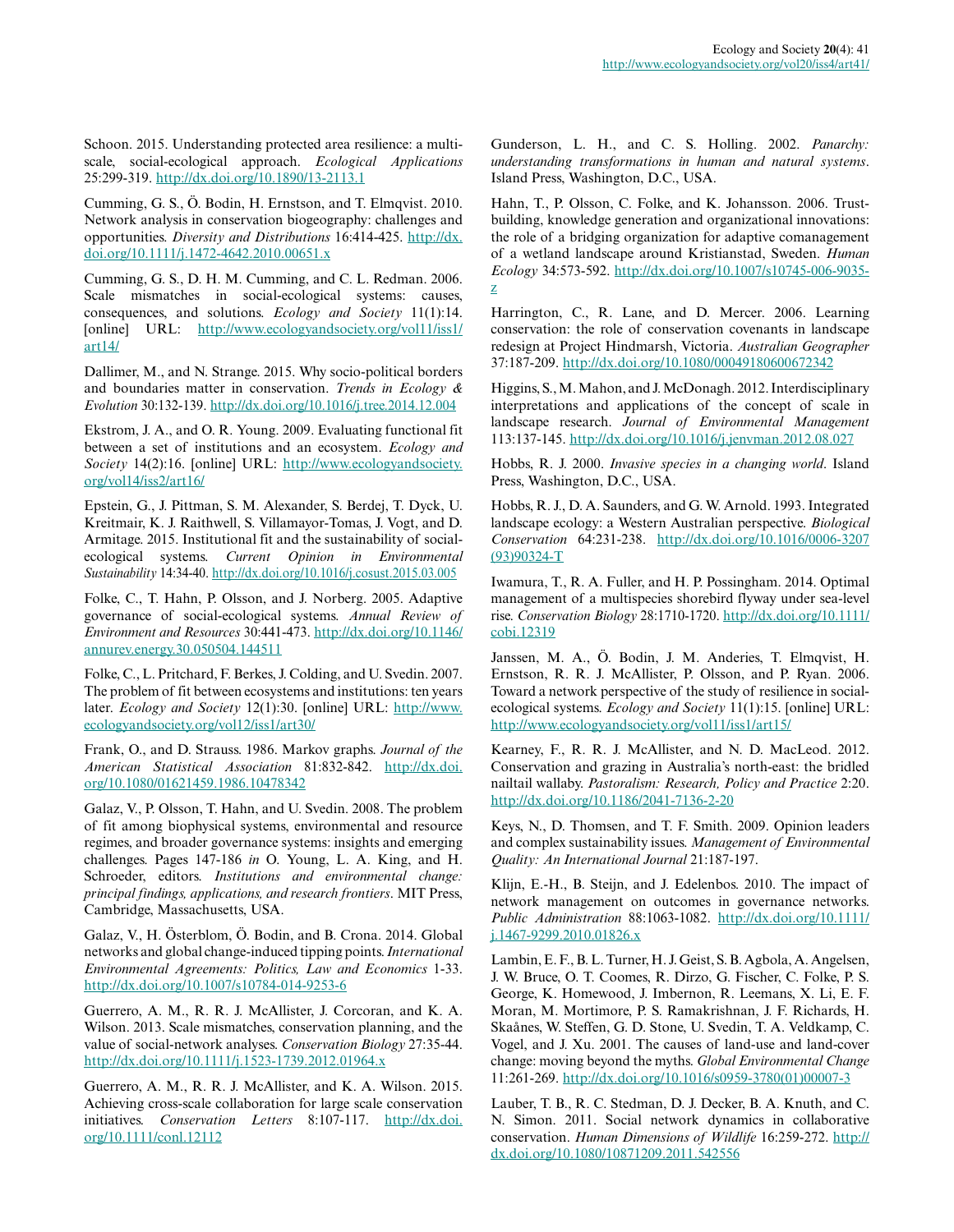Lazer, D., and A. Friedman. 2007. The network structure of exploration and exploitation. *Administrative Science Quarterly* 52:667-694. [http://dx.doi.org/10.2189/asqu.52.4.667](http://dx.doi.org/10.2189%2Fasqu.52.4.667) 

Levin, S. A. 1992. The problem of pattern and scale in ecology: the Robert H. MacArthur Award Lecture. *Ecology* 73:1943-1967. [http://dx.doi.org/10.2307/1941447](http://dx.doi.org/10.2307%2F1941447) 

Liu, J. G., T. Dietz, S. R. Carpenter, M. Alberti, C. Folke, E. Moran, A. N. Pell, P. Deadman, T. Kratz, J. Lubchenco, E. Ostrom, Z. Ouyang, W. Provencher, C. L. Redman, S. H. Schneider, and W. W. Taylor. 2007. Complexity of coupled human and natural systems. *Science* 317:1513-1516. [http://dx.doi.](http://dx.doi.org/10.1126%2Fscience.1144004) [org/10.1126/science.1144004](http://dx.doi.org/10.1126%2Fscience.1144004)

Lubell, M. 2013. Governing institutional complexity: the ecology of games framework. *Policy Studies Journal* 41:537-559. [http://](http://dx.doi.org/10.1111%2Fpsj.12028) [dx.doi.org/10.1111/psj.12028](http://dx.doi.org/10.1111%2Fpsj.12028) 

Lubell, M., G. Robins, and P. Wang. 2014. Network structure and institutional complexity in an ecology of water management games. *Ecology and Society* 19(4):23. [http://dx.doi.org/10.5751/](http://dx.doi.org/10.5751%2FES-06880-190423) [ES-06880-190423](http://dx.doi.org/10.5751%2FES-06880-190423)

Lusher, D., J. Koskinen, and G. Robins, editors. 2012. *Exponential random graph models for social networks*. Cambridge University Press, Cambridge, UK. [http://dx.doi.org/10.1017/cbo9780511894701](http://dx.doi.org/10.1017%2Fcbo9780511894701) 

Martin, T. G., I. Chadès, P. Arcese, P. P. Marra, H. P. Possingham, and D. R. Norris. 2007. Optimal conservation of migratory species. *PLoS ONE* 2:e751. [http://dx.doi.org/10.1371/journal.](http://dx.doi.org/10.1371%2Fjournal.pone.0000751) [pone.0000751](http://dx.doi.org/10.1371%2Fjournal.pone.0000751)

McAllister, R. R. J., C. J. Robinson, K. Maclean, A. M. Guerrero, K. Collins, B. M. Taylor, and P. J. De Barro. 2015. From local to central: a network analysis of who manages plant pest and disease outbreaks across scales. *Ecology and Society* 20(1):67. [http://dx.](http://dx.doi.org/10.5751%2FES-07469-200167) [doi.org/10.5751/ES-07469-200167](http://dx.doi.org/10.5751%2FES-07469-200167)

McAllister, R. R. J., and B. M. Taylor. 2015. Partnerships for sustainability governance: a synthesis of key themes. *Current Opinion in Environmental Sustainability* 12:86-90. [http://dx.doi.](http://dx.doi.org/10.1016%2Fj.cosust.2015.01.001) [org/10.1016/j.cosust.2015.01.001](http://dx.doi.org/10.1016%2Fj.cosust.2015.01.001) 

Meek, C. L. 2013. Forms of collaboration and social fit in wildlife management: a comparison of policy networks in Alaska. *Global Environmental Change* 23:217-228. [http://dx.doi.org/10.1016/j.](http://dx.doi.org/10.1016%2Fj.gloenvcha.2012.10.003) [gloenvcha.2012.10.003](http://dx.doi.org/10.1016%2Fj.gloenvcha.2012.10.003)

Morrison, T. H. 2007. Multiscalar governance and regional environmental management in Australia. *Space and Polity* 11:227-241. [http://dx.doi.org/10.1080/13562570701811551](http://dx.doi.org/10.1080%2F13562570701811551) 

Munck af Rosenschöld, J., N. Honkela, and J. I. Hukkinen. 2014. Addressing the temporal fit of institutions: the regulation of endocrine-disrupting chemicals in Europe. *Ecology and Society* 19(4):30. [http://dx.doi.org/10.5751/ES-07033-190430](http://dx.doi.org/10.5751%2FES-07033-190430)

Nagendra, H., and E. Ostrom. 2012. Polycentric governance of multifunctional forested landscapes. *International Journal of the Commons* 6:104-133. [http://dx.doi.org/10.18352/ijc.321](http://dx.doi.org/10.18352%2Fijc.321) 

Newig, J., and O. Fritsch. 2009. Environmental governance: participatory, multi-level—and effective? *Environmental Policy and Governance* 19:197-214. [http://dx.doi.org/10.1002/eet.509](http://dx.doi.org/10.1002%2Feet.509) 

O'Keefe, C. E., and G. R. DeCelles. 2013. Forming a partnership to avoid bycatch. *Fisheries* 38:434-444. [http://dx.doi.](http://dx.doi.org/10.1080%2F03632415.2013.838122) [org/10.1080/03632415.2013.838122](http://dx.doi.org/10.1080%2F03632415.2013.838122)

Olsson, P., C. Folke, V. Galaz, T. Hahn, and L. Schultz. 2007. Enhancing the fit through adaptive co-management: creating and maintaining bridging functions for matching scales in the Kristianstads Vattenrike Biosphere Reserve, Sweden. *Ecology and Society* 12(1):28. [online] URL: [http://www.ecologyandsociety.](http://www.ecologyandsociety.org/vol12/iss1/art28/) [org/vol12/iss1/art28/](http://www.ecologyandsociety.org/vol12/iss1/art28/)

ÖSterblom, H., and Ö. Bodin. 2012. Global cooperation among diverse organizations to reduce illegal fishing in the Southern Ocean. *Conservation Biology* 26:638-648. [http://dx.doi.](http://dx.doi.org/10.1111%2Fj.1523-1739.2012.01850.x) [org/10.1111/j.1523-1739.2012.01850.x](http://dx.doi.org/10.1111%2Fj.1523-1739.2012.01850.x)

Ostrom, E. 1990. *Governing the commons: the evolution of institutions for collective action*. Cambridge University Press, Cambridge, UK. [http://dx.doi.org/10.1017/CBO9780511807763](http://dx.doi.org/10.1017%2FCBO9780511807763)

Ostrom, E. 2010*a*. Polycentric systems for coping with collective action and global environmental change. *Global Environmental Change* 20:550-557. [http://dx.doi.org/10.1016/j.gloenvcha.2010.07.004](http://dx.doi.org/10.1016%2Fj.gloenvcha.2010.07.004) 

Ostrom, E. 2010*b*. A long polycentric journey. *Annual Review of Political Science* 13:1-23. [http://dx.doi.org/10.1146/annurev.](http://dx.doi.org/10.1146%2Fannurev.polisci.090808.123259) [polisci.090808.123259](http://dx.doi.org/10.1146%2Fannurev.polisci.090808.123259) 

Ostrom, E., J. Burger, C. B. Field, R. B. Norgaard, and D. Policansky. 1999. Revisiting the commons: local lessons, global challenges. *Science* 284:278-282. [http://dx.doi.org/10.1126/](http://dx.doi.org/10.1126%2Fscience.284.5412.278) [science.284.5412.278](http://dx.doi.org/10.1126%2Fscience.284.5412.278)

Pahl-Wostl, C. 2009. A conceptual framework for analysing adaptive capacity and multi-level learning processes in resource governance regimes. *Global Environmental Change* 19:354-365. [http://dx.doi.org/10.1016/j.gloenvcha.2009.06.001](http://dx.doi.org/10.1016%2Fj.gloenvcha.2009.06.001)

Pelosi, C., M. Goulard, and G. Balent. 2010. The spatial scale mismatch between ecological processes and agricultural management: do difficulties come from underlying theoretical frameworks? *Agriculture Ecosystems & Environment* 139:455-462. [http://dx.doi.org/10.1016/j.agee.2010.09.004](http://dx.doi.org/10.1016%2Fj.agee.2010.09.004)

Poiani, K. A., B. D. Richter, M. G. Anderson, and H. E. Richter. 2000. Biodiversity conservation at multiple scales: functional sites, landscapes, and networks. *BioScience* 50:133-146. [http://dx.](http://dx.doi.org/10.1641%2F0006-3568%282000%29050%5B0133%3ABCAMSF%5D2.3.CO%3B2) [doi.org/10.1641/0006-3568\(2000\)050\[0133:BCAMSF\]2.3.CO;2](http://dx.doi.org/10.1641%2F0006-3568%282000%29050%5B0133%3ABCAMSF%5D2.3.CO%3B2)

Provan, K. G., and P. Kenis. 2008. Modes of network governance: structure, management, and effectiveness. *Journal of Public Administration Research and Theory* 18:229-252. [http://dx.doi.](http://dx.doi.org/10.1093%2Fjopart%2Fmum015) [org/10.1093/jopart/mum015](http://dx.doi.org/10.1093%2Fjopart%2Fmum015)

Runge, C. A., T. G. Martin, H. P. Possingham, S. G. Willis, and R. A. Fuller. 2014. Conserving mobile species. *Frontiers in Ecology and the Environment* 12:395-402. [http://dx.doi.](http://dx.doi.org/10.1890%2F130237) [org/10.1890/130237](http://dx.doi.org/10.1890%2F130237)

Sabatier, P. A. 2005. *Swimming upstream: collaborative approaches to watershed management*. MIT Press, Cambridge, Massachusetts, USA.

Saunders, D. A., and S. V. Briggs. 2002. Nature grows in straight lines—or does she? What are the consequences of the mismatch between human-imposed linear boundaries and ecosystem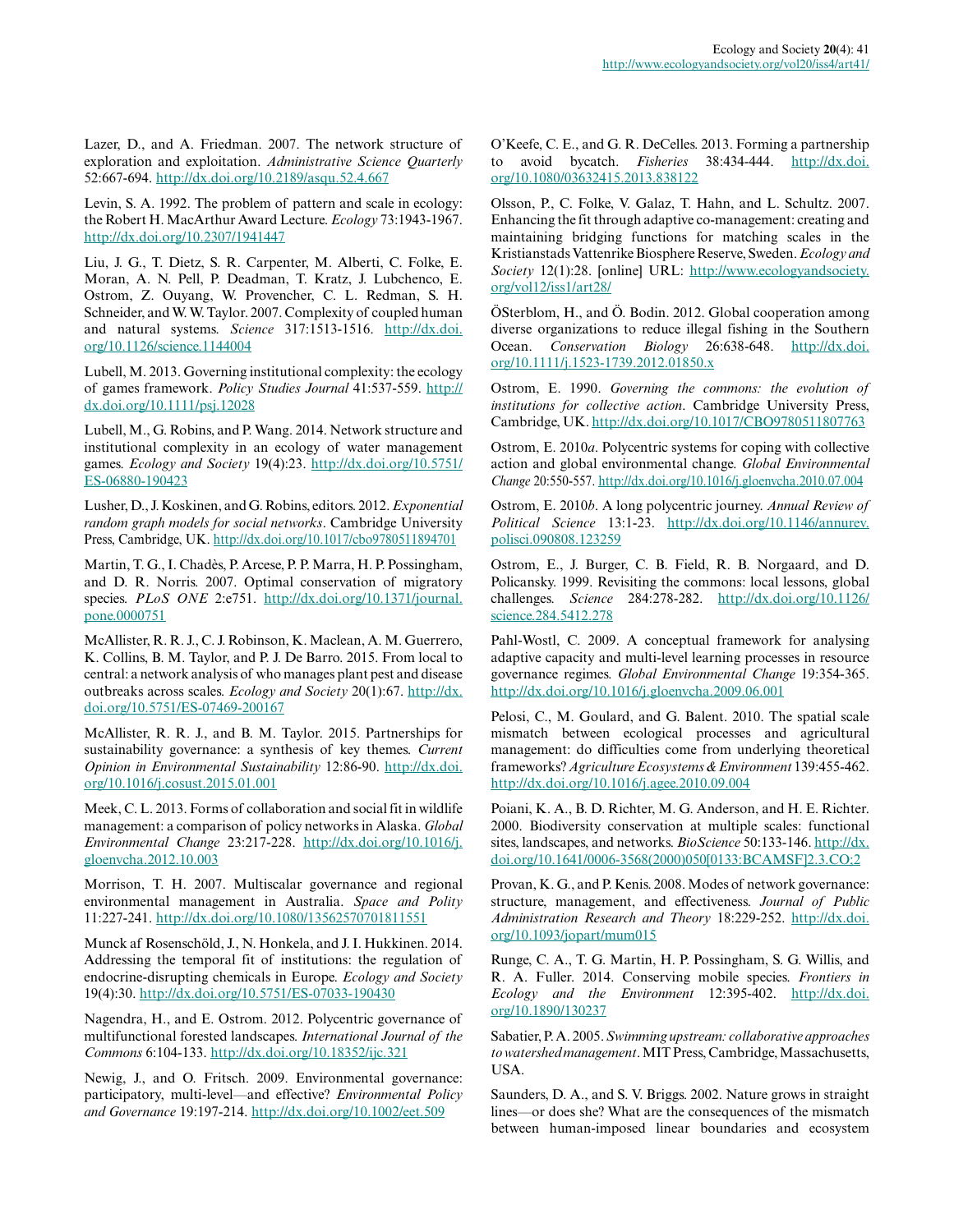boundaries? An Australian example. *Landscape and Urban Planning* 61:71-82. [http://dx.doi.org/10.1016/S0169-2046\(02\)](http://dx.doi.org/10.1016%2FS0169-2046%2802%2900103-2) [00103-2](http://dx.doi.org/10.1016%2FS0169-2046%2802%2900103-2) 

Saura, S., and L. Pascual-Hortal. 2007. A new habitat availability index to integrate connectivity in landscape conservation planning: comparison with existing indices and application to a case study. *Landscape and Urban Planning* 83:91-103. [http://dx.](http://dx.doi.org/10.1016%2Fj.landurbplan.2007.03.005) [doi.org/10.1016/j.landurbplan.2007.03.005](http://dx.doi.org/10.1016%2Fj.landurbplan.2007.03.005) 

Sayre, N. F. 2005. Ecological and geographical scale: parallels and potential for integration. *Progress in Human Geography* 29:276-290. [http://dx.doi.org/10.1191/0309132505ph546oa](http://dx.doi.org/10.1191%2F0309132505ph546oa)

Shackleton, C. M., G. Cundill, and A. T. Knight. 2009. Beyond just research: experiences from Southern Africa in developing social learning partnerships for resource conservation initiatives. *Biotropica* 41:563-570. [http://dx.doi.org/10.1111/j.1744-7429.2009.00559.](http://dx.doi.org/10.1111%2Fj.1744-7429.2009.00559.x) [x](http://dx.doi.org/10.1111%2Fj.1744-7429.2009.00559.x)

Snijders, T. A. B., P. E. Pattison, G. L. Robins, and M. S. Handcock. 2006. New specifications for exponential random graph models. *Sociological Methodology* 36:99-153. [http://dx.doi.](http://dx.doi.org/10.1111%2Fj.1467-9531.2006.00176.x) [org/10.1111/j.1467-9531.2006.00176.x](http://dx.doi.org/10.1111%2Fj.1467-9531.2006.00176.x)

Sørensen, E., and J. Torfing. 2006. Theories of democratic network governance. Palgrave Macmillan, London, UK. [http://](http://dx.doi.org/10.1057%2F9780230625006) [dx.doi.org/10.1057/9780230625006](http://dx.doi.org/10.1057%2F9780230625006)

Sutherland, G. D., A. S. Harestad, K. Price, and K. P. Lertzman. 2000. Scaling of natal dispersal distances in terrestrial birds and mammals. *Conservation Ecology* 4(1):16. [online] URL: [http://](http://www.consecol.org/vol4/iss1/art16/) [www.consecol.org/vol4/iss1/art16/](http://www.consecol.org/vol4/iss1/art16/) 

Treml, E. A., P. I. J. Fidelman, S. Kininmonth, J. A. Ekstrom, and Ö. Bodin. 2015. Analyzing the (mis)fit between the institutional and ecological networks of the Indo-West Pacific. *Global Environmental Change* 31:263-271. [http://dx.doi.org/10.1016/j.](http://dx.doi.org/10.1016%2Fj.gloenvcha.2015.01.012) [gloenvcha.2015.01.012](http://dx.doi.org/10.1016%2Fj.gloenvcha.2015.01.012)

Tulloch, A. I. T., V. J. D. Tulloch, M. C. Evans, and M. Mills. 2014. The value of using feasibility models in systematic conservation planning to predict landholder management uptake. *Conservation Biology* 28:1462-1473. [http://dx.doi.org/10.1111/](http://dx.doi.org/10.1111/cobi.12403) [cobi.12403](http://dx.doi.org/10.1111/cobi.12403)

Vatn, A., and P. Vedeld. 2012. Fit, interplay, and scale: a diagnosis. *Ecology and Society* 17(4):12. [http://dx.doi.org/10.5751/](http://dx.doi.org/10.5751%2FES-05022-170412) [ES-05022-170412](http://dx.doi.org/10.5751%2FES-05022-170412)

Visseren-Hamakers, I. J., and P. Glasbergen. 2007. Partnerships in forest governance. *Global Environmental Change* 17:408-419. [http://dx.doi.org/10.1016/j.gloenvcha.2006.11.003](http://dx.doi.org/10.1016%2Fj.gloenvcha.2006.11.003)

Walker, B., S. Barrett, S. Polasky, V. Galaz, C. Folke, G. Engstrom, F. Ackerman, K. Arrow, S. Carpenter, K. Chopra, G. Daily, P. Ehrlich, T. Hughes, N. Kautsky, S. Levin, K.-G. Mäler, J. Shogren, J. Vincent, T. Xepapadeas, and A. de Zeeuw. 2009. Looming global-scale failures and missing institutions. *Science* 325:1345-1346. [http://dx.doi.org/10.1126/science.1175325](http://dx.doi.org/10.1126%2Fscience.1175325)

Walker, B., C. S. Holling, S. R. Carpenter, and A. Kinzig. 2004. Resilience, adaptability and transformability in social-ecological systems. *Ecology and Society* 9(2):5. [online] URL: [http://www.](http://www.ecologyandsociety.org/vol9/iss2/art5/) [ecologyandsociety.org/vol9/iss2/art5/](http://www.ecologyandsociety.org/vol9/iss2/art5/)

Wang, P., G. Robins, P. Pattison, and E. Lazega. 2013. Exponential random graph models for multilevel networks. *Social Networks* 35:96-115. [http://dx.doi.org/10.1016/j.socnet.2013.01.004](http://dx.doi.org/10.1016%2Fj.socnet.2013.01.004) 

Wasserman, S., and P. Pattison. 1996. Logit models and logistic regressions for social networks. 1. An introduction to Markov graphs and *p*. *Psychometrika* 61:401-425. [http://dx.doi.](http://dx.doi.org/10.1007%2FBF02294547) [org/10.1007/BF02294547](http://dx.doi.org/10.1007%2FBF02294547)

Wiens, J. A. 1989. Spatial scaling in ecology. *Functional Ecology* 3:385-397. [http://dx.doi.org/10.2307/2389612](http://dx.doi.org/10.2307%2F2389612)

Wilbanks, T. J., and R. W. Kates. 1999. Global change in local places: how scale matters. *Climatic Change* 43:601-628. [http://dx.](http://dx.doi.org/10.1023%2FA%3A1005418924748) [doi.org/10.1023/A:1005418924748](http://dx.doi.org/10.1023%2FA%3A1005418924748) 

Wilson, J. A. 2006. Matching social and ecological systems in complex ocean fisheries. *Ecology and Society* 11(1):9. [online] URL:<http://www.ecologyandsociety.org/vol11/iss1/art9/>

Wyborn, C. 2015. Cross-scale linkages in connectivity conservation: adaptive governance challenges in spatially distributed networks. *Environmental Policy and Governance* 25:1-15. [http://dx.doi.org/10.1002/eet.1657](http://dx.doi.org/10.1002%2Feet.1657)

Young, O. R. 2002. *The institutional dimensions of environmental change: fit, interplay, and scale*. MIT Press, Cambridge, Massachusetts, USA.

Young, O. R., L. A. King, and H. Schroeder, editors. 2008. *Institutions and environmental change: principal findings, applications and research frontiers*. MIT Press, Cambridge, Massachusetts, USA. [http://dx.doi.org/10.7551/mitpress/97802](http://dx.doi.org/10.7551%2Fmitpress%2F9780262240574.001.0001) [62240574.001.0001](http://dx.doi.org/10.7551%2Fmitpress%2F9780262240574.001.0001)

Zetterberg, A., U. M. Mörtberg, and B. Balfors. 2010. Making graph theory operational for landscape ecological assessments, planning, and design. *Landscape and Urban Planning* 95:181-191. [http://dx.doi.org/10.1016/j.landurbplan.2010.01.002](http://dx.doi.org/10.1016%2Fj.landurbplan.2010.01.002)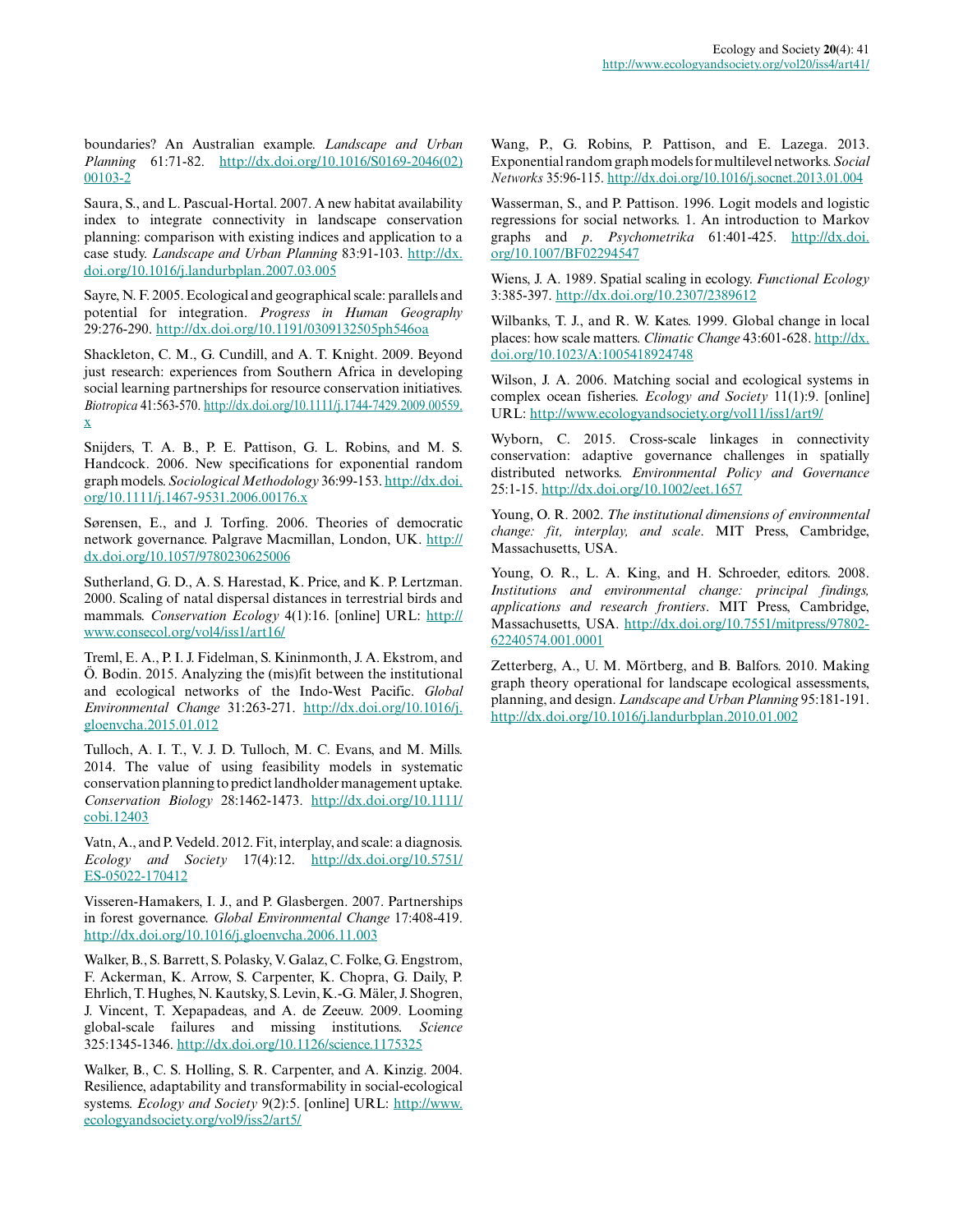# **Appendix 1**

Figures A1.1 and A1.2 show the perceptions held by Fitz-Stirling actors on the effects of collaborative relationships on the performance of on-ground activities. Data were gathered through semistructured interviews and a survey conducted online using the software Checkbox. Survey data were collected between October 2011 and July 2012. A copy of the questions can be provided upon request.